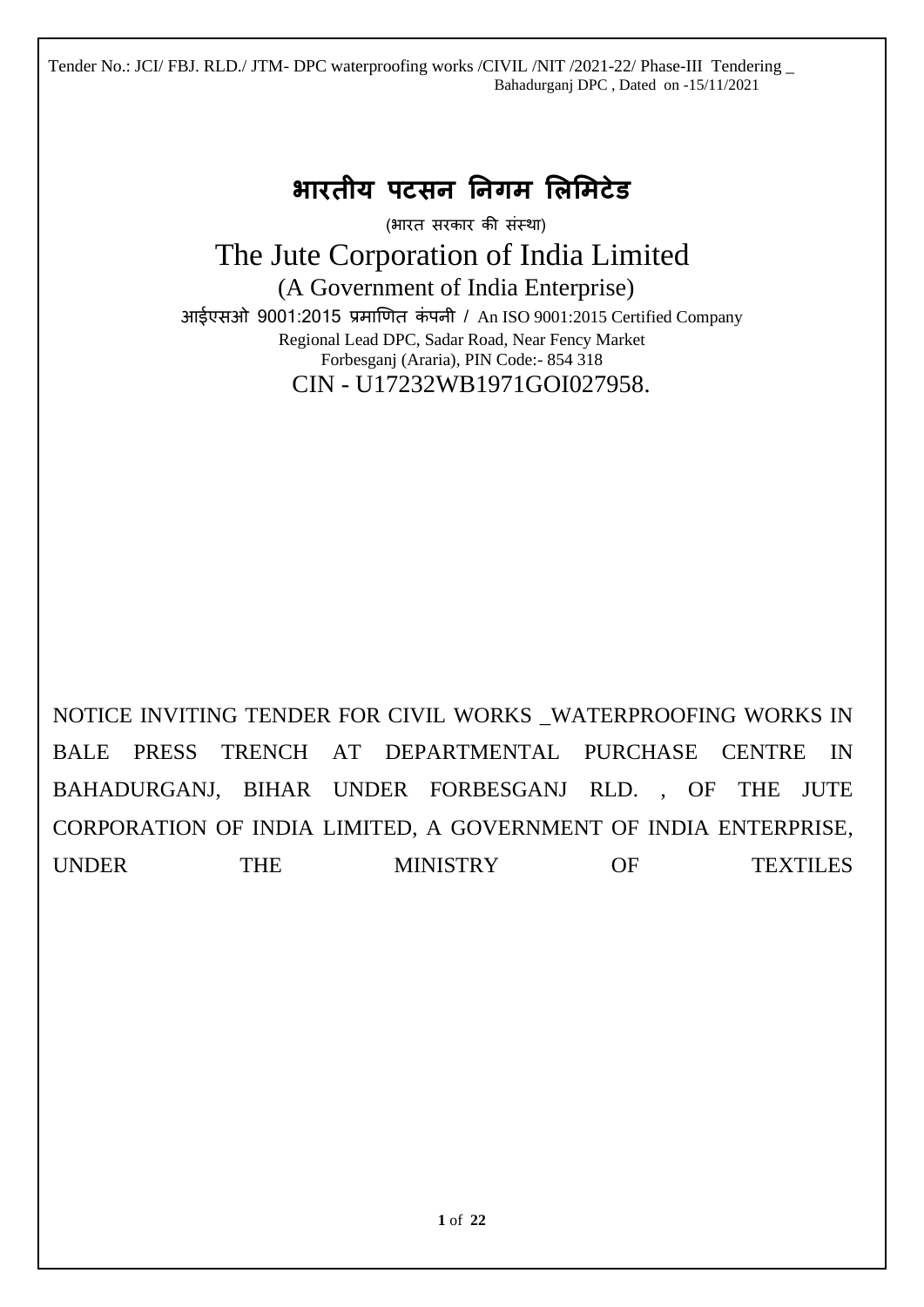The Jute Corporation of India Limited invites Sealed Tenders from experienced , bonafide & resourceful Civil bidders for the purpose of Civil waterproofing works at below location of

### **Bahadurganj Departmental Purchase Centre of JCI :**

**JCI Bahadurganj Departmental Purchase Centre**  P.O.- Bahadurganj ; Block – Bahadurganj ; P.S- Bahadurganj; Pin no. – 855101 ; District – Kishanganj ; State – Bihar. (Bahadurganj is inside Marketing Yard near DPC LRP Chowk )

Estimated value of the above mentioned Work & other Important Details are furnished underneath:-

| Project                                                       | : BAHADURGANJ DPC Civil waterproofing works.                                                                           |
|---------------------------------------------------------------|------------------------------------------------------------------------------------------------------------------------|
| Tender Value of the Work                                      | $\therefore$ <b>₹</b> 1,48,396.00 (including GST & all applicable projects<br>components, Financial & Tax components). |
| Earnest Money Deposit (EMD) : $\vec{\mathcal{R}}$ 0.00 (NIL). |                                                                                                                        |

Required Credential For bidders : Details of "**Credential"**, given in 'Appendix – B'( at page no. 20 of this NIT document ) .

Tender Forms can be downloaded from the website [www.jutecorp.in](http://www.jutecorp.in/) , non-refundable, by Pay

Order/ Demand Draft, favoring 'The Jute Corporation of India Limited, payable at Forbesganj'.

The last due date for submission of Tender is till 05:00 p.m. on 08/12/2021.

The Tender Offer(s) received shall be opened on 09/12/2021 at 03:00 p.m at the Forbesganj RLD office Of JCI.

**The Corporation reserves the right to reject any or all submitted Offers without assigning any reasons whatsoever.**

> ………………………………… ( Tender Inviting Authority )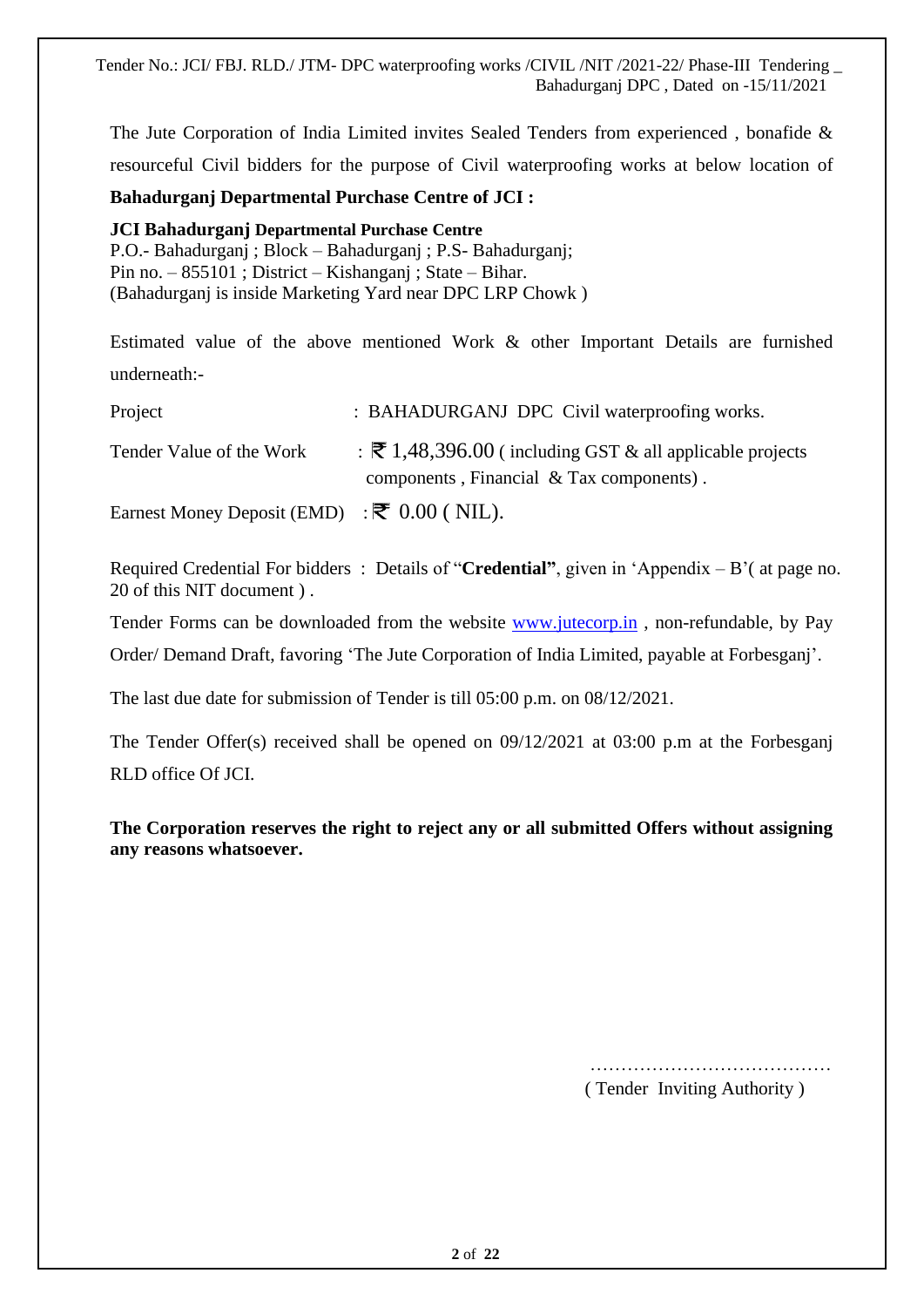- **•** FROM  $15/11/2021$  (2 p.m.) to  $08/12/2021$  (up to 5:00 p.m.).
- PRE BID MEETING AT JCI Forbesganj RLD office on 23/11/2021 at 15.00 Hrs. (interested bidders can interact through video conference, or any virtual medium as will deem to be mutually suitable between JCI R.O. & interested bidders).
- LAST DATE OF SUBMISSION  $-08/12/2021$  up to 5:00 p.m.
- BID OPENING DATE –09/12/2021 at 3p.m. at JCI Forbesganj RLD office (the very next Office working day of the Tender Closing Date.) [BIDDERS ARE REQUESTED TO COME TO JCI Forbesganj RLD. ON THE STIPULATED DATE & TIME TO ATTEND BID OPENING MEETING, AT THEIR OWN INTEREST, EAGERNESS & COST].
- PRICE OF THE TENDER DOCUMENT RS. 100/- BY WAY OF PAY ORDER/ DEMAND DRAFT ISSUED FROM ANY SCDEDULED BANK, FAVOURING 'THE JUTE CORPORATION OF INDIA LIMITED , PAYABLE AT FORBESGANJ'.

### ■ PLACE OF SUBMISSION :

**I. THE JUTE CORPORATION OF INDIA LIMITED. FORBESAGANJ RLD.**  ADDRESS:

> Sadar Road, Near Fency Market Forbesganj (Araria), PIN Code:- 854 318

 TEL No. :- 9029476372 At – Tender Box.

Detailed Bid submission procedures are mentioned at 'Pg. no. 18' of this NIT document.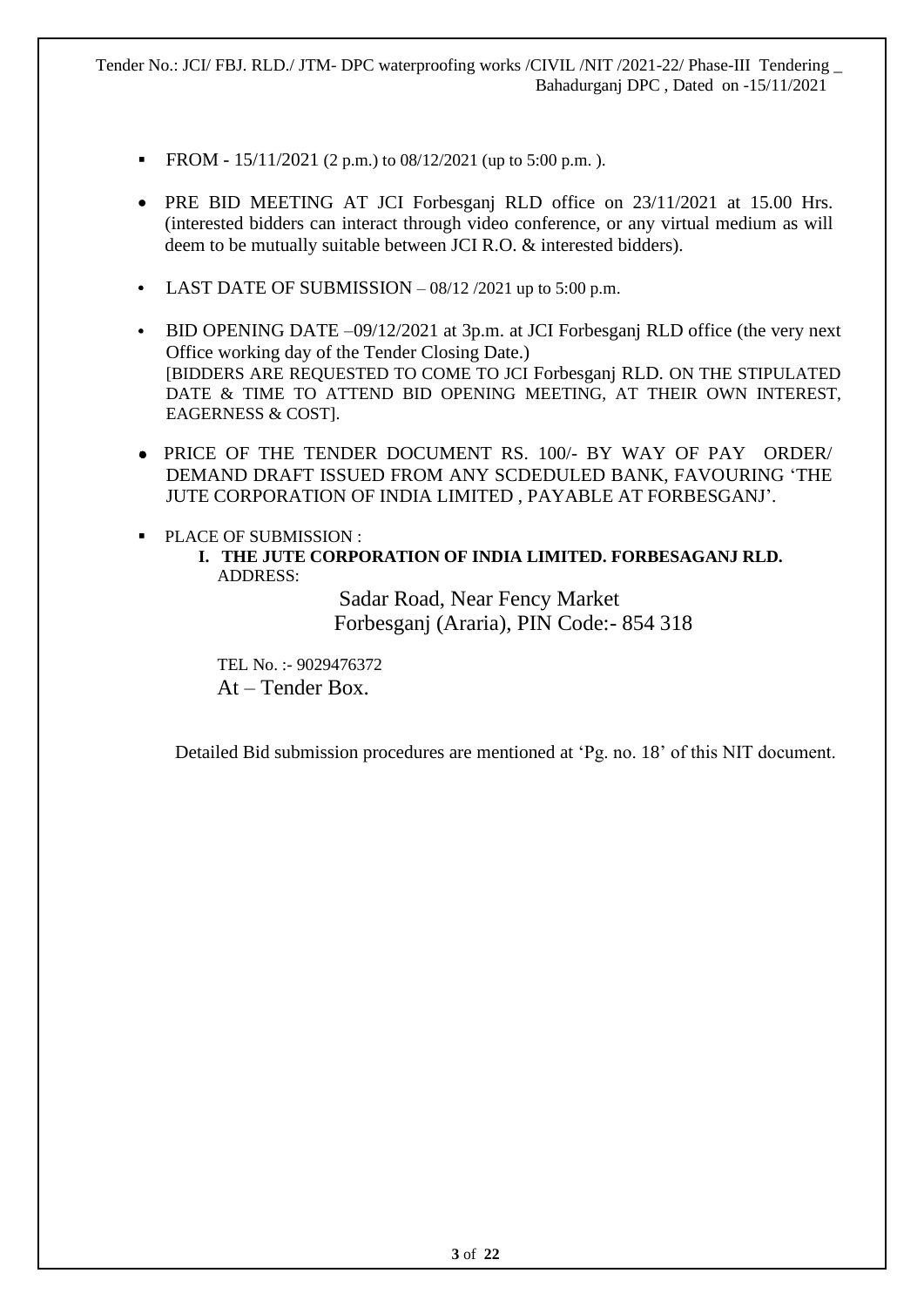N.I.T Document ISSUED TO: M/S ..............

### **GENERAL CONDITIONS OF CONTRACT (G.C.C)**

BIDDERS SHALL SIGN AND STAMP EACH PAGE OF TENDER DOCUMENT.

General Instructions to Contractor :

- **1** Inspection of sites: The contractor shall visit and examine the sites and satisfy as to the nature and correct dimensions of work and facilities for obtaining material and shall obtain generally his own information on all matters affecting the execution of work. No extra charge made in consequence of any misunderstanding or incorrect information on any of these points on the ground of insufficient description will be allowed. All expenses incurred by the contractors in connection with obtaining information for submitting this tender including his visit to site and efforts in compiling the tender shall be borne by the tenderer and no claims for reimbursement thereof shall be entertained.
- **2** Safety Regulations: The contractor shall take all the necessary precautions while working and to safeguard adjacent property, Corporation's property, Corporation's employees, employees of contractor & general public.
- **3** Compliance to local laws: The contractor shall conform to the provisions of any Act of the Legislature relating to the work and to the Regulations  $\&$  Bye Laws of any prevalent authority. He shall also obtain all necessary permission / approval / NOC from other related competent authorities of related Or for completion of the said work, if required under the existing rules.
- **4** Site cleaning: All the rates quoted are inclusive of removal of rubbish / debris collected during the progress of work, rejected material and clearance of site before and after the work is completed. Not more than one truck load shall be stored that to for not more than 2 days. The contractor shall arrange to remove the same immediately. If the contractor is failing to do so Corporation shall remove the same and the expenses thus incurred shall be recovered from the contractor and no claim of any sort will be entertained.
- **5** Vouchers / bills: Contractor shall upon the request of the Corporation furnish bills, invoices, accounts, receipts and other vouchers for all materials brought on site to prove that the material purchased are as per the specification.

### **6. Contractor's basic responsibility :**

a) The work will be examined from time to time by Corporation's Officers /Civil Engineer, but such examination shall not in any way exonerate the contractor from the obligation to remedy any defects which may be observed at any stage of the work or after the same is completed.

b) The Contractor shall provide everything necessary for proper execution of the works, according to the intent and meaning of the BOQ .

 c) Samples & SHOP Drawings : After Award of the Contract , the Contractor shall furnish necessary Samples etc. along with the Specifications, or, as required by the JCI Authority.

 No extra Payment shall be given to the Contractor for preparation / making available of any Samples to the Client. A schedule giving dates for the submission of Samples shall be included in the time Schedule Or, in the Program – Chart (to be submitted by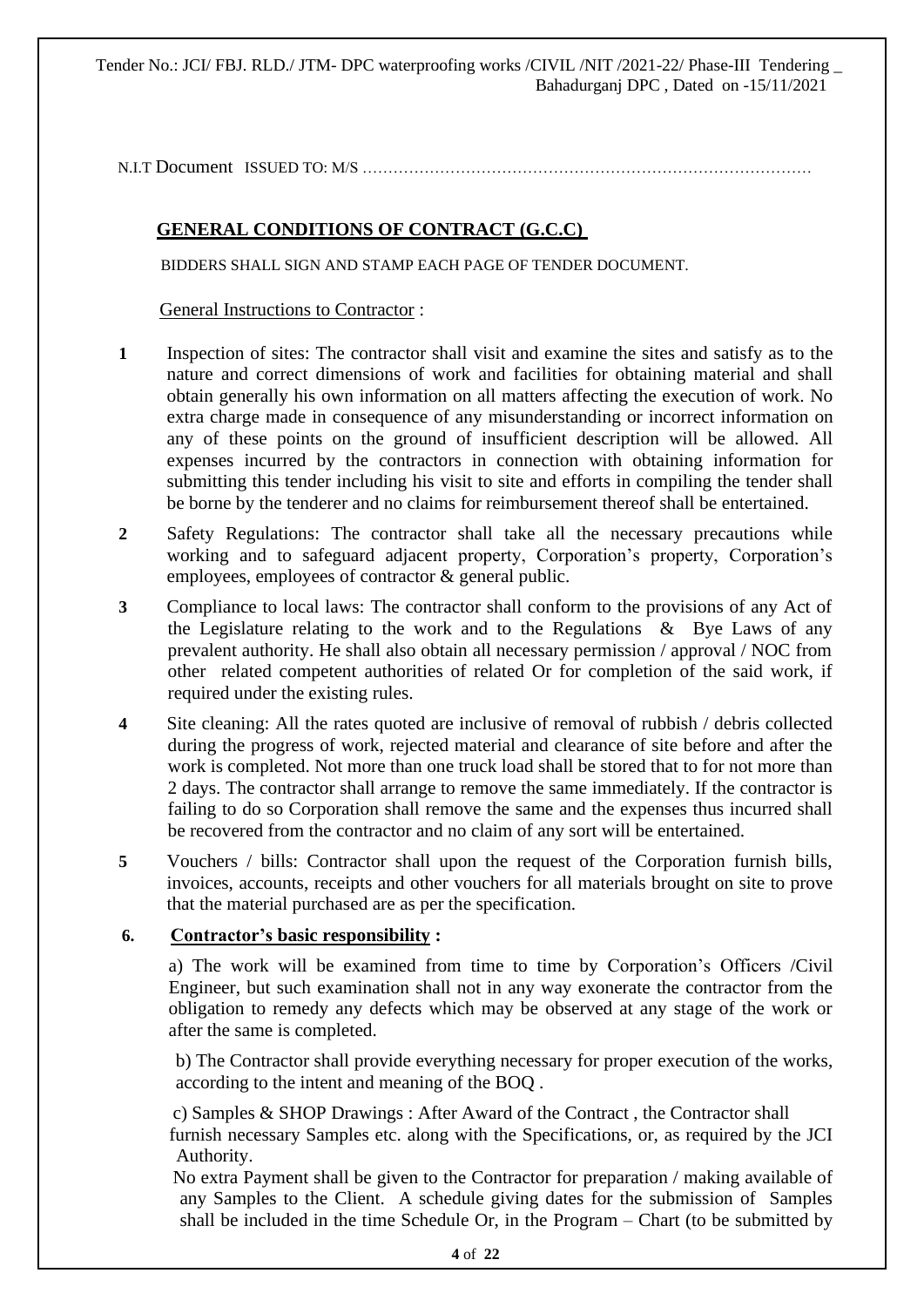> the Contractor before starting of the work). Specifically authorized samples/SHOP Drawings (whichever will be in requirement) , must be submitted for approval within 07 Days of Award of Work , Or, as shown in the 'Work-Completion Schedule' as per Activity [ to be submitted by the successful Bidder ( whichever is earlier)].

> d) The Contractor shall provide himself for ground and municipal water for carrying out the work at his own cost. In case of water from any other source, the same shall be Tested and can be used only after specific written permission from Appropriate authority of JCI.

In such case, Testing Cost will be borne by the Contractor.

 e) Labour Hutment : Contractor should arrange at his own cost Labour Hutment. JCI may not charge the Contractor for his own unrented Ground. The employer shall on no Account be responsible for the expenses incurred by the Contractor for hired ground or water obtained from elsewhere.

 f) Electric supply : Electricity will have to be arranged by the contractor; additionally the contractor shall have to make his own arrangement for providing points, wires lines, extension board, MCBs ,wherever it is required in the premises, in and out. The contractor shall arrange to install a Tested Meter & pay for the energy consumed by him. JCI however, shall support at it's level best in this regard , for the sake of work.

- **7.** Dismissal of workperson from work: JCI Officer / Engineer shall be at liberty to object to and request the Contractor to remove forthwith from the Works any person provided by the Contractor who, in the opinion of the JCI Officer/ Engineer, misconducts himself, or is incompetent or negligent in the proper performance of his duties, or whose presence on Site is otherwise considered by the JCI Officers /Engineer to be undesirable, and such person shall not be again allowed upon the works without the consent of the JCI designated Officers / Engineer. Any person so removed from the works shall be replaced as soon as possible by a qualified person approved by the JCI Engineer/ JCI appropriate Officer .
- **8.** Order of work, etc: Corporation reserves the right to fix the order in which the various items of work involved are to be executed. However, the contractor shall be responsible for the completion of the entire job within the item and time limit specified to enclosed BOQ (Bill of Quantity) failing which Liquidated Damages as mentioned in clause shall be recovered from the contractor.
- **9.** Commencement of work: The work must be started within 07(seven) days upon accepting the Work order and the program for carrying out the various jobs shall be drawn out (Project Execution Schedule /Plan in writing) in consultation with the corporation's Officers / Civil Engineer. Default in compliance with the programmes so finalized shall entail operation of liquidated damages as stated. Adequate labour force shall be provided to complete the work within the specified period. Safety of the personnel ( labour engaged by Contractor) and security of consumables & building materials as well as that of construction-in –progress Items & structures are the sole responsibility of the contractor. The Corporation shall at no times be held liable for such loss arising out of the negligence of the Contractor.
- **10.** Subletting the work: The contractor shall not directly or indirectly sublet the work to other party without written permission from the Corporation.
- **11.** Quantities of works are provisional: The quantities mentioned in schedule are provisional and likely to increase / decrease to any extent or may be omitted thus **may alter** the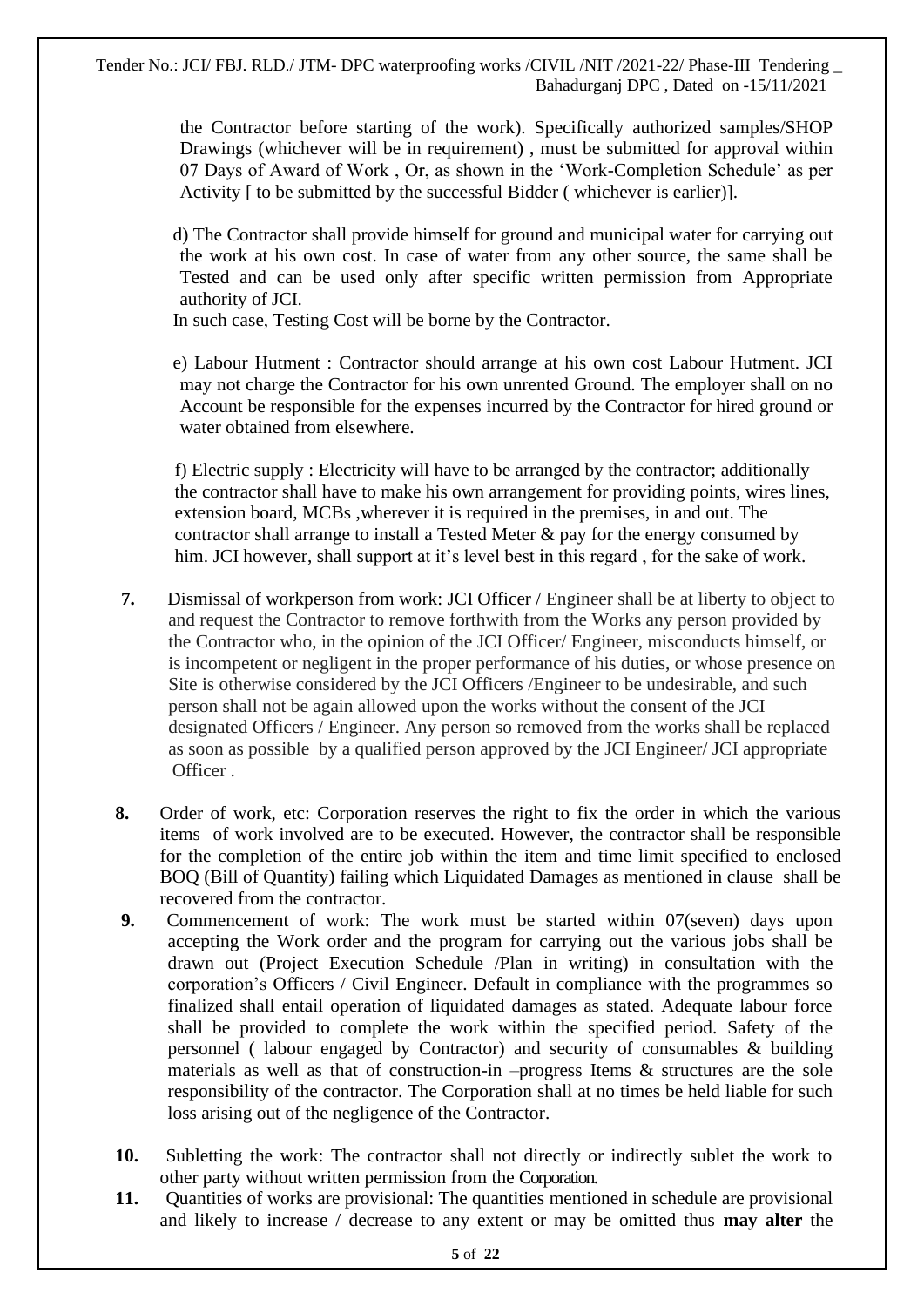aggregate value of the contract. However, no claim for loss or Profit of Contractor's business shall be entertained on this account.

- **12.** Distribution of work: The Corporation reserve the right to distribute the work for which Tender have been called, among more than one parties, if found necessary. No claim in this respect shall be considered and the contractor shall agree to cooperate with other agencies appointed by the Corporation.
- **13. Third party damage, Or, Damage to Person / Property :** The sole responsibility lies with the contractor or the persons employed by his agency/firm against all losses and claims in respect of: (a) Death of or injury to any person, or (b) Loss or damage to any property (other than the Works) which may arise out of or in consequence of the Repair and Maintenance of the works and the remedying of any defects therein, and against all claims, proceedings, damages, costs, charges and expenses whatsoever in respect thereof.

 The contractor shall indemnify and keep indemnified the Corporation against all such damages and compensation and expenses whatsoever in respect thereof or in relation hereto.

- **14. Insurance cover:** All the workers of the contractor must be properly covered by an Insurance Policy under Workman's Compensation Act and Fatal Accidents Act and shall indemnify the Corporation from all the liabilities arising out of such events. In case of delay, contractor shall arrange to extend insurance policy till work is completed.
- **15. Delay & Extension of time:** All the work should be completed within the specified period mentioned in the tender. If the work is delayed due to the reasons beyond the control of the contractor, he should, immediately apply to the Corporation explaining therein the reasons for such delays (DELAY ANALYSIS) and if in the opinion of Corporation the delay will thought to be justified, the contractor shall be granted extension in the time limit.

However in cases where sufficient reasons of Delay is not given by the Contractor, the corporation is free to impose liquidated damages as the case may be ( as per the NIT document).

- **16. Certificate of actual completion:** As soon as the work is completed, the contractor shall inform in writing such completion to the corresponding Corporation's Officers who will inspect the work and if satisfied, will issue the certificate that the work has been actually completed and the defects liability period shall commence from the date of such certificate.
- **17. Defect liability period (DLP) :** The defects or other faults which may appear during the defect liability period which is **60 months or 05 years (viz. till 'Warranty period')** after the virtual completion of the work, arising in the opinion of the Corporation due to inferior quality of material or bad workmanship not in accordance with the contract, contractor shall make good at his own cost within a reasonable time.

On failure of the contractor to do so, the same shall be completed by the Corporation at the risk and cost of the Contractor.

**18.** Arrangement of work: The contractor shall organize the work in such a way that the surrounding environment or the nearby public areas are not subjected to any hardships and the working of the office is not affected. The contractor shall take adequate care during the progress of work to protect the office property like stationery, furniture, etc. In case of any damage, the same shall be made good by the contractor and no claim in this regard shall be entertained. If Contractor agrees to work after office hours/during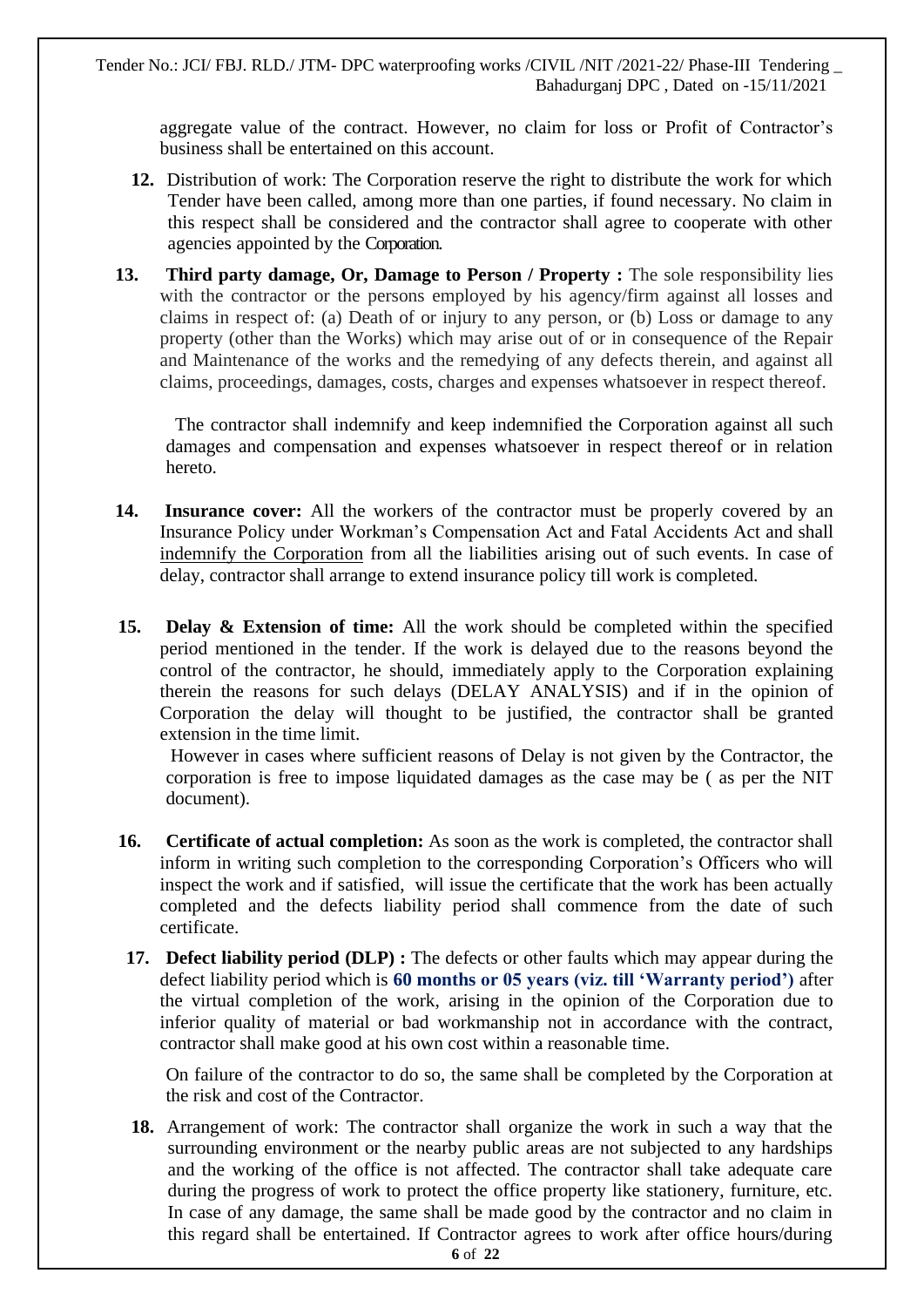night, for which no extra cost shall be considered.

- **19.** Stacking of material: The contractor is not to stack any of his material recklessly so as to endanger the safety of the building and cause any nuisance to the occupants and the public.
- **20.** Charges for extra Works : It is clearly implied that all the conditions of contracts are intended to be strictly enforced and that no extra charges in respect of extra work will be allowed unless they are clearly outside the spirit and meaning of the condition and unless such work shall have been ordered in writing from JCI end.
- **21.** Protection of material and work: The contractor shall be responsible for storing and watching his own material and protecting the work at his own cost.
- **22. Approval of samples:** The contractor shall furnish well in time before work commencement at his own interest, samples of material(s) or workmanship that may be required by Corporation's Officer / Civil Engineer for approval. The Contractor should readily adhere & act accordingly the issues . Rates quoted shall cover for such preliminary work.
- **23.** Workmanship: The work involved calls for a high standard of workmanship combined with speed. All the glass panes, door handles / hinges, electric fitting, fans, furniture records, floors etc. are to be thoroughly cleaned after work is completed. Any damage to the flooring, tiles, paneling or any other part of the building, etc. Shall be made good at the cost of the contractor to the entire satisfaction of the Corporation. Contractor shall make all arrangements for shifting of furniture / records and keeping the same in its original position after he finishes the work on daily basis. The contractor at his own cost shall provide brown paper, polythene, tarpaulin etc. protecting furniture / fixtures, paneling, electrical, fittings, records, etc.
- **24.** Interpretation of documents / drawing: Except where otherwise provided in the contract all questions and disputes relating to the meaning of the specifications, design, drawings, Bill of Quantity (BOQ) and instructions herein before mentioned and as to the quality of workmanship or materials used for the work or as to any other question, claim, right, matter or thing whatsoever, in any way arising out of or relating to the contract, designs, drawings specifications, estimates, instructions, orders or these conditions or otherwise concerning the works, or the execution or failure to execute the same whether arising during the progress of the work or after the completion or abandonment thereof shall be referred to the competent authority of the Corporation whose decision shall be final and binding on the contractor.
- **25.** Use of scaffolding: The contractor shall allow the use of scaffolding erected by them, to any other agency employed by the Corporation during the contract period without any payment. Scaffolding shall be of M.S pipes & Clumps , when Contractor needs to do the Work at Higher level , like Truss Top etc.
- **26.** Provisional Item: If ordered by the Corporation, contractor shall be required to carry out provisional items at the same conditions and Rates as applicable for this Contract.
- **27.** Measurements of all concealed items: Measurements of all concealed items (wiring cabling / ducting / plumbing / piping etc.) of work and extra item if any, shall be got recorded by the Corporation's Officers / Civil Engineer before it is concealed or covered.
- **28.** Measurements: All measurement tapes shall be , by steel tape or Laser electronic measurement tape and all scaffolding and ladders, spade , shabbals etc. that may be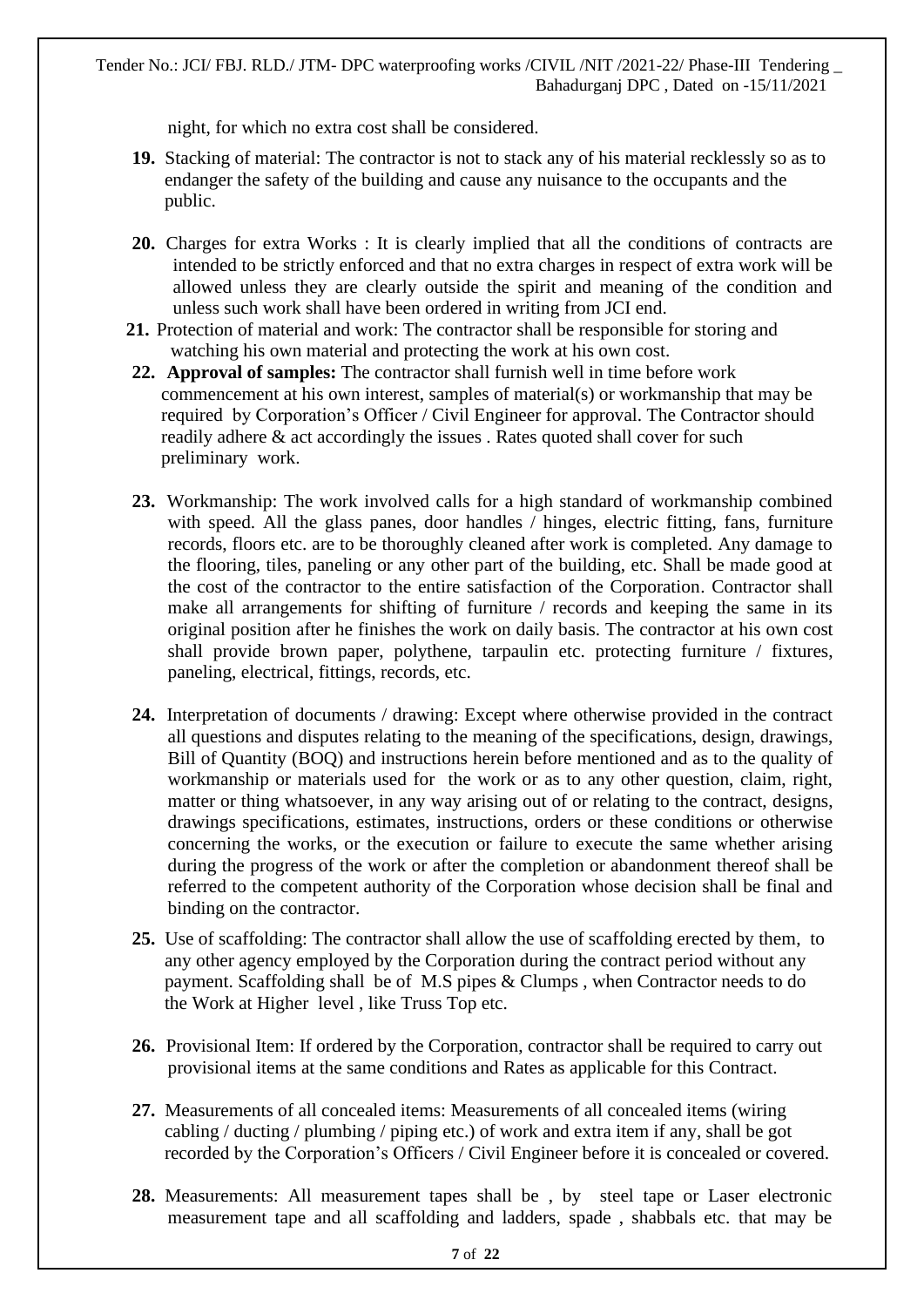required for taking measurements , shall be supplied by the contractor.

- **29.** Cleaning during the work: The rates quoted shall include cleaning of entire site with all fixtures & equipments, leaving the site neat and tidy from time to time.
- **30.** Complying I.S. specification: Unless,or, otherwise mentioned in the Contract ,the latest Indian Standard Code for material specifications, method of work, and mode of measurements shall be followed. The payment shall be made on the basis of actual measurement of work done to be submitted along with bill.
- **31.** "Working 'Make-List' : Materials to be used in the waterproofing works, shall conform to corresponding IS Code or, standard BIS Specification etc.

The required Make(s) or Brand(s) etc. , has been given with the BOQ enclosed with the Tender documents on the related Items' works to be executed .

- **32.** Rate to include: The rates quoted by the contractor shall cover for work at any height in the premises for all finished items under this contract. The rate quoted shall be inclusive of all material cost, wastage, labour, loading & Unloading , profit, taxes if any, scaffolding, transport, supervision, preparation of SHOP DRAWING ( if required),spot light arrangement and any other means to complete the job. GST, sales-tax, Labour Welfare Cess , Swachh Bharat Cess etc., Works Contract Tax or any other taxes present or future to be included in the rates so quoted. If there is a change in the tax structure / duties as per State / Central Govt. Order after award of contract, the Corporation shall not reimburse the difference in tax.
- **33. Price Fluctuation:** The rates quoted by the contractor shall be firm throughout the currency of contract (including extension of time, if any , granted) and will not be subject to any fluctuation due to variation in the cost of material or labour.
- **34.** The successful tenderer if called upon to do so / if found necessary by the Corporation, shall obtain a letter from the approved trade manufacturer whose product is used, if found necessary by the corporation confirming that the manufacturer shall provide all the technical assistance and supervision during the execution of the work at all such places as directed and the contractor shall bear the expenses, if any, for such supervision and technical assistance supplied by the trade manufacturer.
- **35. Testing of Materials**: If at any point of time during the work, corporation desires to carry out test of certain materials, the contractor shall arrange for the same and submit the Test Report without any claim for extra cost for that..
- **36.** The contractor shall hereby declare that they should bring to the notice of the Officers / Civil Engineer of JCI any defects in building / other Structures including finishes or breakage in glass window, curtain glazing, etc. before starting work. However, if any defect in finishes of building or glass is found to be broken during the work at Contractor's fault , the same shall be **Made Good** by the contractor at his own cost on immediate effect without hampering Work pace.
- **37.** Conditional tenders: Conditional tenders ( Or, Quoting of Rates partially in BoQ) are liable to be rejected.
	- **38.** The Contractor (successful biddder) will give 'Warranty Certificate' for 05 years (w.e.f from the issuing date of 'Work Completion Certificate' at JCI end ), on Rs. 100/- Stamp paper & to be Notarized by 1st. class Magistrate , after completion of works.

 R.A Bill Payment will be released after having received this 'Warranty Certificate' in form of Notary.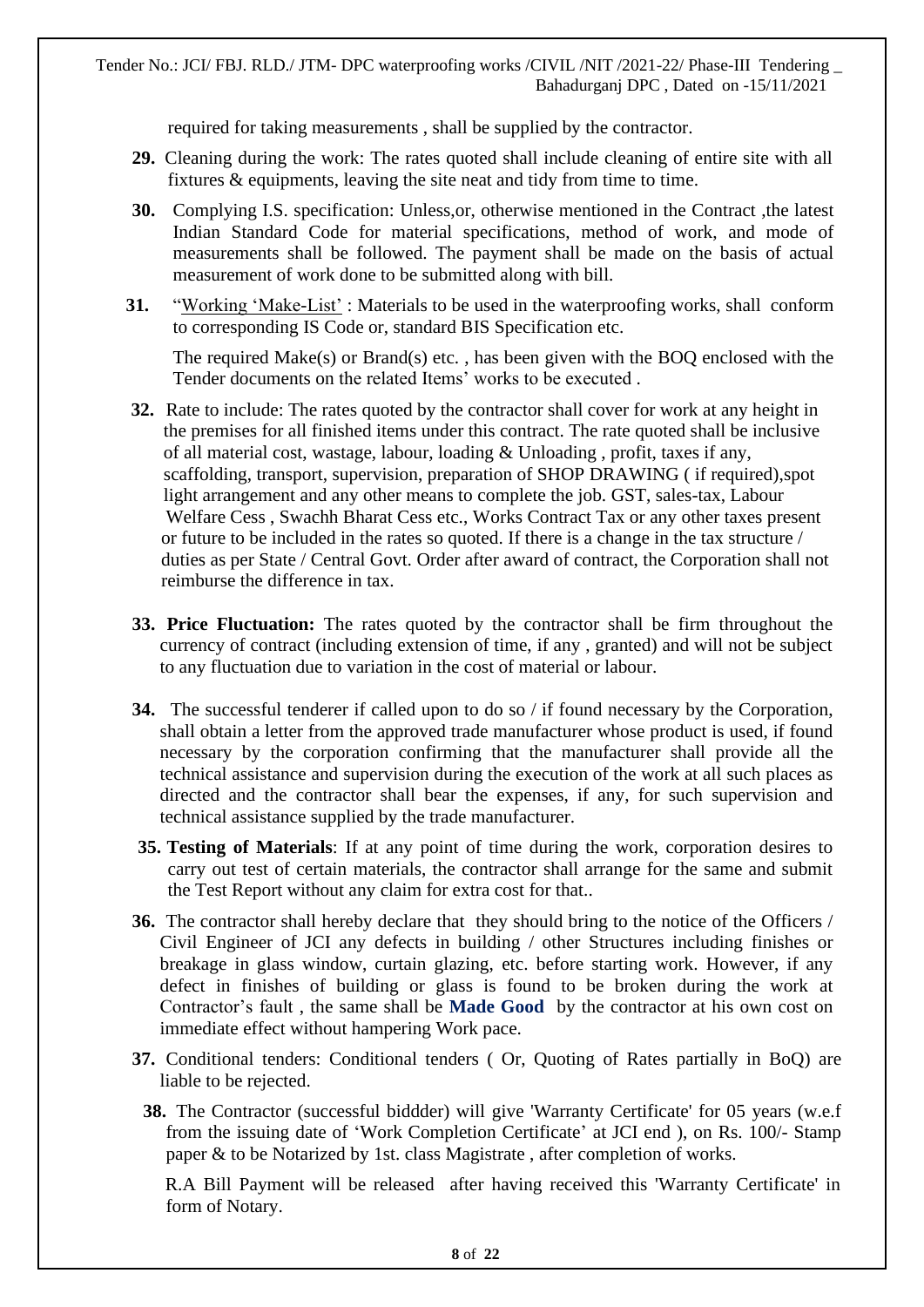**60.0 months or 05 years** will be considered as 'Defect Liability period'.

**39. Rates of non-tendered or Non-Scheduled Items:** The successful Tenderer is bound to carry out any item of work necessary for the completion of the job even though such items are not included in **schedule of quantities i.e. in BOQ**.

**Sub- Section -01\_ Provision of such Altered / Additional Items of Works :-**

If the altered/additional work required to be executed as per JCI's requirements, for which there are no established rates in Schedule of Rates, the same shall be payable as per provisions stated hereunder –

**a)** In Case of Substitute Item(s) :

As Per Scheduled Rates as approved.

**b)** Payment of Substitute in case of **Non-Schedule items** (Non BOQ items) : - Rate of Similar Scheduled Items , as per in practice CPWD\_DSR Or concerned State Schedule or nearby Rate –Analysis of the Item (as will be derived and will be logically  $&$  technically fit  $).$ 

- **40.** Abandonment of work: If in any case , the work required to be abandoned, the contractor shall not be entitled for any claims and he will be paid as per the actual work done till that period.
- **41. The Corporation reserves the right to accept / reject any or all tenders in part or in whole without assigning any causes as on date or, thereafter.**
- **42. Decision of the Corporation shall be final and binding on any matter connected with the work.** In the event that there is some dispute, the matter shall be decided after mutual discussions based on the terms and conditions of this contract. However, if the matter cannot be resolved then the same shall be referred to respected, qualified person in the field agreed to both the parties and his opinion shall be binding on both the parties. However, this is pre-course to any legal action in this regard.
- **43.** Incomplete quotation: Incomplete quotations shall be summarily rejected.
- **44.** Payments: The contractor shall be paid by the Corporation as per payment schedule stated in the Contract Documents.
- **45.** When the work will be virtually completed and Corporation's Officers / Civil Engineer will certify in writing that the work has been completed on the basis of detailed measurements and has made a final scrutiny and that there may be no dispute regarding items, rates, and quantities, the contractor shall be entitled to the payment of the final bill in accordance with the final certificate which will be honoured within the period specified in the Appendix as period of honoring final certificate.
- **46.** The contractor shall be paid by the corporation within the period mentioned in **'Appendix- A'** (period of Honoring Certificate) after '**Work Completion Certificate**' will be issued to the Contractor by the by the appropriate corporation's officers / Civil Engineer. The Corporation's Officers / Civil Engineer has the power to withhold any certificate if the work or any part thereof are not carried out to his satisfaction or the contractor fails to show the desired progress or fails to follow the instructions given or in case of breach of this contract.
	- **47. Performance Guarantee :** 5% of the Total Contract Amount to be deposited as Performance Security Deposit , for the successful bidder, shall be considered as Performance Guarantee Amount. Within One week of award of work, the Contractor shall submit the **'Performance Security'** for proper performance of the Contract. The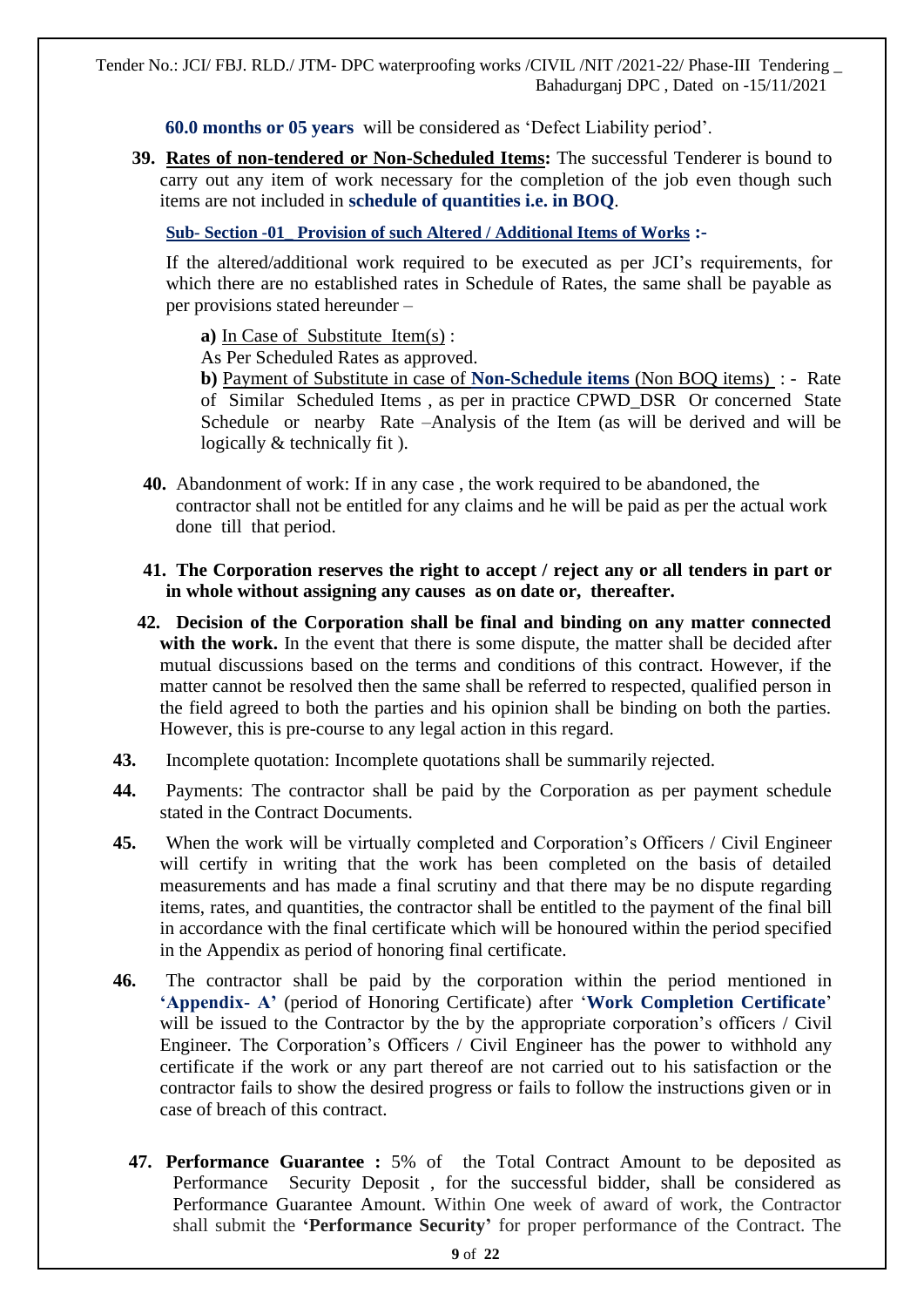performance guarantee shall be valid for the duration of the contract period plus **05** Years period. The performance security can be encashed by the JCIL to recover any amount which is payable by the Contractor to the Jute Corporation on any account for a cause arising out of the contract.

- **48.** The contractor is requested to sign each page of the quotation and put rubber stamp, seal below his signature and seal the quotation in an envelope.
- **49. Liquidated Damages (L.D) :** If the contractor fails to maintain the required progress or to complete the work and clear the site before the **Contract Completion Period** Or, extended date period of completion, without any sufficient reasons thereof , he shall without prejudice to any other right, pay as agreed compensation amount of 0.5% of contract amount per week of delay , subject to maximum of 10.0% of contract amount as Liquidated Damages.
- **50. Records & measurements and Processing of R.A Bills :** The Contractor will raise the Work Bill , after informing JCI officially in writing through email / letter correspondence. Measurements shall be checked & verified jointly by Corporation's Officers / Engineer and contractor and no extra charges shall be provided to Contractor for assistance with appliance/ Equipment , labour and other things necessary for taking measurements. Measurements will be signed and dated by both the parties on completion of measurements.

 Some basic criteria and Documentations should be maintained during submission of the R.A Bill(s) will be raised by the Contractor, are as follows :

- (i) Only Fair Face measurements shall be considered during taking measurements.
- (ii) Standard Mode of Measurement Procedure as prescribed in the IS Codes, or , 'Standard Procedures' shall be kept in mind during taking Site measurements & thereafter raising Work- Bills.
- (iii) All Test Certificates have to be submitted with the Bill , as per 'Quality Assurance Plan (Q.A.P)' ( as will be issued to the Contractor).

(iv) Should submit all Raw "Materials' Reconciliation Statement" ( as per standard Engineering procedures) along with all back-up/ relevant valid Material Challans & Invoices ( as applicable).

 Should submit also soft copy of the Measurement sheets ( apart from Hard copy set to smoothen the Bill Checking process ) along with (as will be issued) prescribed Qty. cum Cost Abstract Sheet.

**51. Safety measures:** The contractor at the time of breaking Structures / plaster etc. to safeguard adjacent property, corporation's property, employees, general public, etc. The contractor shall follow all the safety measures (should comply with the corresponding IS Codes / Specifications / Standard Practices , in respect of the related Works.) while carrying out the work.

 The contractor shall take all reasonable steps to protect the environment on and off the Site and to avoid damage or nuisance to persons or to property of the public or others, resulting from pollution, noise or other causes arising as a consequence of his methods of Repair. All safety rules prescribed by the Government shall be strictly observed to execute the work and safety of manpower deployed. The Corporation shall not be liable for any compensation due to accident, any mishap or negligence.

**52.** If there is delay in commencement of work for any reason, the Corporation shall not be liable for any compensation.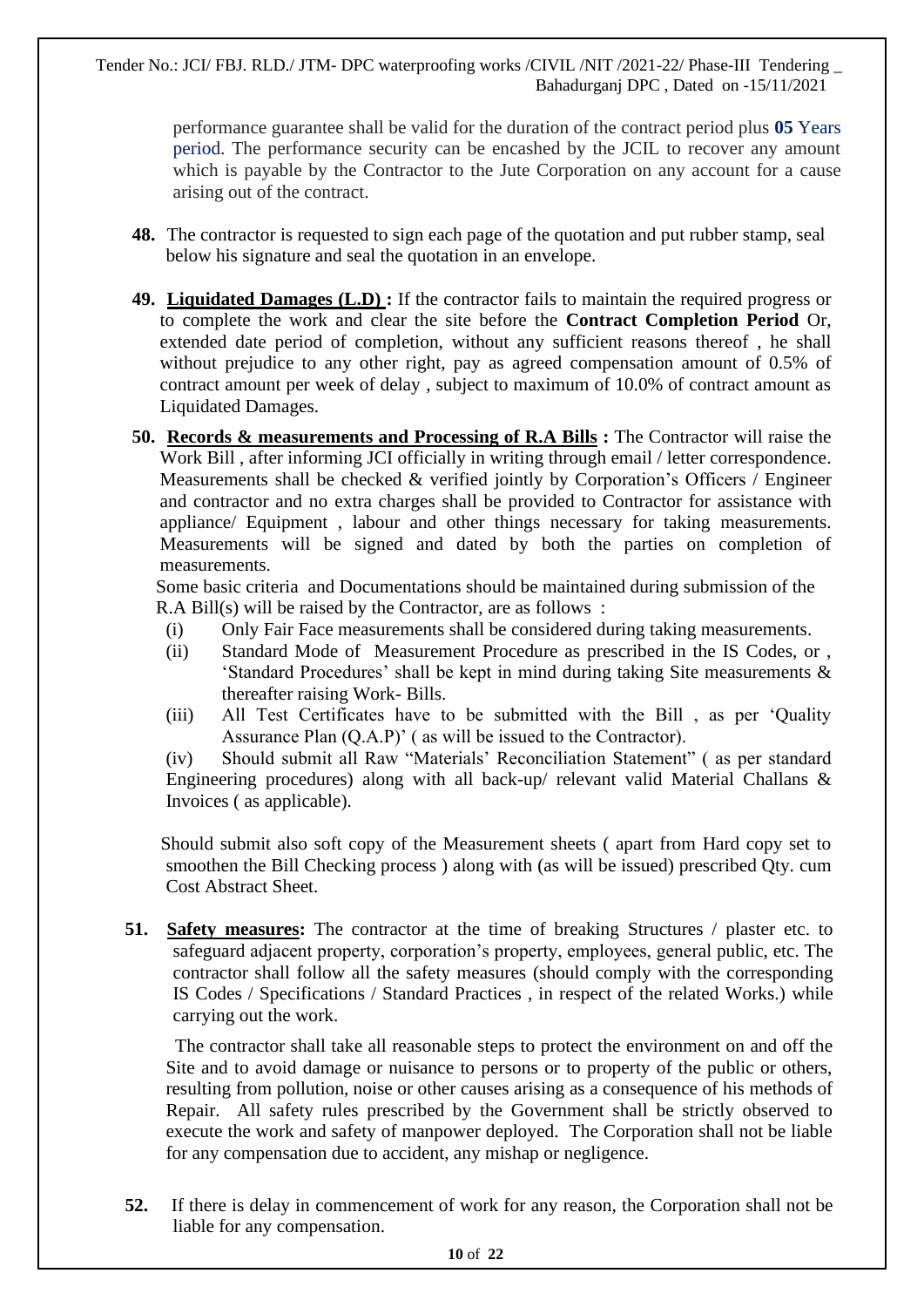- **53.** If at any point of time during the progress, it is observed that the contractor is not carrying out the work with due diligence, care and lagging much behind the Timeschedule or fails to gear up the work despite instructions from corporation's Architects/engineer, the corporation reserves the right to terminate the contract with 7 days' notice. In such case, the contractor shall be liable to pay the employer any extra cost involved for the completion of the said work and will not obstruct any way in completing the work through other agency. After completion of entire work the contractor shall be paid for the actual work executed by him at the quoted rates after deducting any claims, damages. In case of such termination the security deposit held by the Bank may be forfeited .
- **54.** First Aid: The contractor shall be responsible for all first aid and he shall keep the site fully equipped to meet such emergency.
- **55.** Supervision: The contractor is required to have on site during all working hours a competent supervisor who will be responsible for the conduct of worker and who shall have knowledge, experience & authority to receive and act on such instructions issued by the Officer / Engineer of the Corporation.
- **56.** All work shall be carried out in a workman-like & well planned manner to the entire satisfaction of the JCI Officers / Engineers.
- **57.** Compliance of Rules , Regulations ,Laws & Bye-Laws : The contractor shall be fully responsible for observance of all labour laws applicable including local laws and other laws applicable in this matter and shall indemnify and keep indemnified JCIL against effect of non observance of any such laws. The contractor shall be liable to make payment to all its employees and make compliance with labour laws . If JCIL is held liable as "Principal Employer" to pay contributions etc. under legislation of Govt. decision in respect of the employees of the contractor then the contractor would reimburse the amount of such payments/ contribution etc. to JCIL and the same shall be deducted from the payments, security deposit etc. of the contractor.

#### **58. The successful Bidder shall sign a separate Agreement, apart from Work-Order .**

- **59.** Transfer of Tender Documents: Transfer of tender documents purchased by one intending tenderer to another is not permissible.
- **60.** Safety: The contractor shall carry out the entire work in a workman like manner having full regard for the safety of the men working at site. All safe practices shall be strictly adhered to by the workmen of the contractor like wearing helmets, safety belts / harness when working at heights, gloves when handling sharp objects and reinforcement, eye shields during welding, safety shoes, etc. The contractor shall protect sides of openings in floor slabs, edges of slabs, stairs, stairwells etc. with barricades, warning signs / lights and educate all his workmen regarding following safe working practices. He shall provide first aid boxes at site.

The Contractor shall sign & stamp a 'BASIC SAFETY GUIDELINE' Undertaking , will be issued from JCI's end.

In spite of following proper Safety methods, in case of any unfortunate accident that may occur , the contractor shall Indemnify the employer against any expenses or claims towards treatment or compensation .

**61.** A Daily Diary Register: Details of work for Day to Day proceeding and A Site Diary naming **'Daily Work Progress Register'(DWPR)** will be written up every day and jointly to be signed by the JCI representative and the Contractor's representatives as a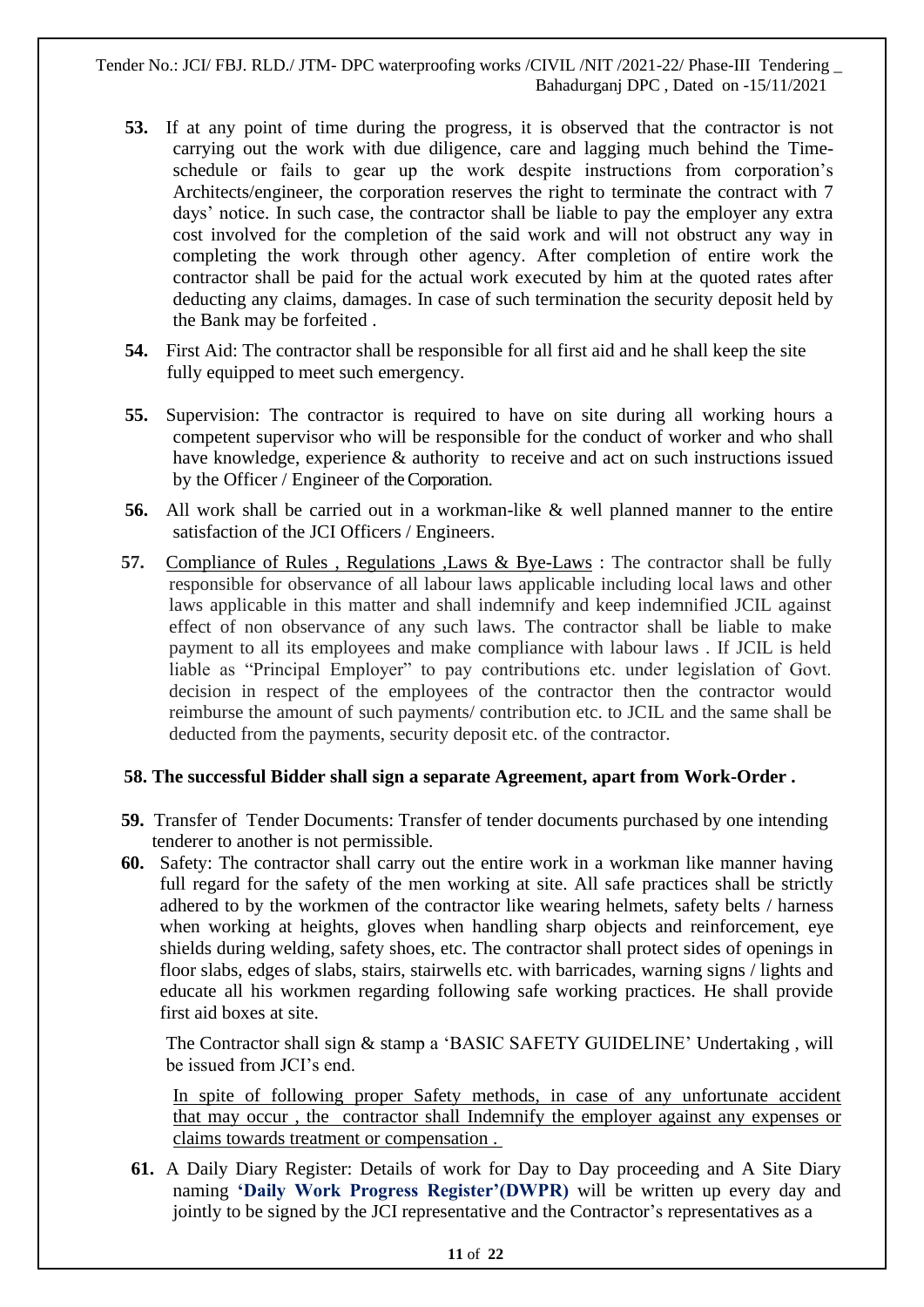token of authenticity , as mutually agreed upon.

**62.** Nuisance: The contractor shall not at any time do cause or permit anyone to do or cause any Nuisance on the site or do anything which shall cause unnecessary disturbance of inconvenience to the Employer or to the owners, tenants or occupiers of other properties near the site and to the public generally.

### **63. Deviations / Variations Extent and Pricing :**

 The Payment shall be made at the Rate set out in the Contract for the measured Quantity within prescribed range  $\lceil$  usually  $+/- 15$  (Fifteen) percent  $\lceil$  per Item of the Estimated Qty. of the Initial BOQ.

 **Revised BOQ : So,** as per changing needs, Or, situational Demands, the BOQ may be Revised to meet the specific requirements of the Corporation.

 However, prior approval before execution of Works , over the projections, may be communicated to the **Competent Authority** time to time, with proper justification for reason of such deviation.

- **64.** During Tendering Process, the Tender Evaluation Committee (T.E.C) may call upon any Bidder for clarification on the statements and /or Submission of supporting documents/documentary evidence relating to the Technical Bid. The Bidder has to furnish the clarification(s) called for, in writing within the stipulated time as fixed by the T.E.C. And, in case of failure to do so, the bidder may be considered Disqualified.
- **65.** The Contractor at his own responsibility & liability, will provide 'Material Stocks' details updation on regular basis. The 'Materials Register' to be signed by both

Contractor's & JCI representative (posted at site).

 Also the Contractor should submit directly at site – Material's Invoice(s) or Challan(s), by stamping & signing by the contractor, in support of the materials entried at site.

### **66. Rights, remedies and powers:**

**I.** Termination of contract due to contractor's default. If the Contractor:

- a. Abandons the contract. Or,
- b. At any point of time defaults in proceedings with the works with due diligence and continues to do so after a notice in writing of seven days from the Civil Engineer Or Officers or Employer on behalf of JCI. ,Or,
- c. Commits default in complying with any of the terms and conditions of the contract and do not remedy it within 7 days after a notice in writing is given to him on that respect from the Civil Engineer or Officers or Employer on Behalf of JCI.
- d. Persistently disregards the instructions of the Civil Engineer, Officers or contravenes any Provision of the contract ,or
- e. Fails to remove materials from the site or to pull down and replace work after receiving from the Engineer, or officer's notice to the effect that the said materials or works have been rejected.
- f. Fails to complete the works or items of work on or before the stipulated date (s) of completion, and does not complete them within the period specified in a notice given in writing in that behalf by the Civil Engineer, officers or Employer ,or
- g. Offer or gives or agrees to give to any person in the Employer's service or to any other person on this behalf, any gift or consideration of any kind as an inducement or reward for doing or forbearing to do so for having done or forborne to do any act in relation to the obtaining or execution of this or any other contract from the Employer ,or ,
- h. Being an individual, or if a firm, any partner thereof, shall be at any time be adjudged insolvent or have a receiving order or or, order for administration of his estate made against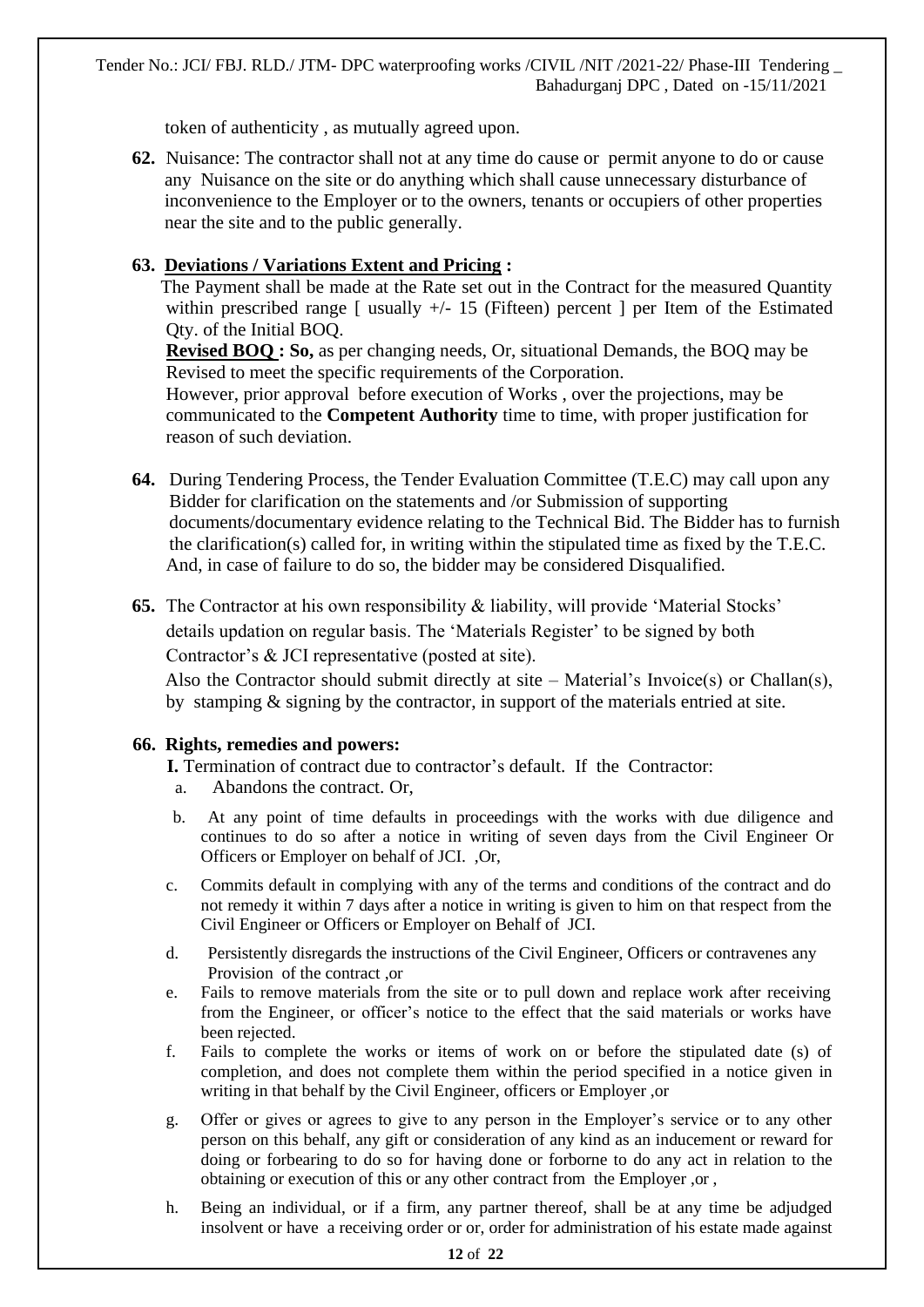him or shall take any proceedings for liquidation or composition (other than a voluntary liquidation for the purpose of amalgamation or reconstruction) under any Insolvency Act for the time being in force or make any conveyance or assignment of his effects or composition or arrangement for the benefit of his creditors or support so to do, or any application be made under any of the following :-

- i. Being a company, shall pass a resolution or the court shall make an order for the liquidation of its affairs, or a appointed or circumstances shall arise which entitle the court or debenture holders to appoint a receiver or manager ,or
- j. Shall suffer an execution being levied on his goods and allow it to be continued for a period of 21 days ,or
- k) Assigns, transfers, sublets (engagement of labour on a piece work basis or of labour With materials not to be incorporated in the work, shall not be deemed to be sub-letting) or attempts to assign, transfer or sub-let the entire works ,or any portion thereof without the prior written approval of the employer.
- **II** . The corporation may, without prejudice to any other right or remedy which shall have accrued or shall accrue therefter as the Employer by written notice determine the contract either as a whole or in part. Upon such Termination of the contract in whole or in part, the Security Deposit with the Employer in respect of the contract shall stand forfeited to the Employer without in any way affecting the rights of the Employer.
- **III.** Rights of the employer after termination of the contract due to contractor's default. Appropriate Authority of JCI shall on such termination have powers to:

**a)** Take possession of the site and any materials equipment, plant, implements stores etc. Thereon , and /or , Carry out the incomplete work by any means at the risk and cost of the contractor.

- **IV.** On Termination of the contract in full or in part, the Civil Engineer shall determine what amount, if any, is recoverable from the contractor for completion of the works or part of the works or in case the works or part of the works is not to be completed, the loss or damage suffered by the Corporation . In determining the amount, credit shall be given to the contractor for the value of the work executed by him up to the time of cancellation or the value of contractor's materials to be present so as to record the measurements in his presence. If the contractor fails to be present in response to the notice, the recording of measurements shall be proceeded ex-parte and the measurements as recorded shall be binding on the contractor.
- **V.** The Corporation shall have the right to use contractor's plant, machinery and materials on the balance work but shall not in any way be responsible for any damage or loss of the same and the contractor shall not be entitled to any compensation thereof .

### **66. Force Majeure :**

Any delay in or failure to perform by the either party, shall not constitute default so as to give rise to any claim for damages, to the extent such delay or failure to perform is caused by an act of God, or by fire, explosion, flood or other natural catastrophe, or any pan demonic situation governmental legislation, orders or regulation etc. Failure to hand over the entire site and / or release funds for the project, for reasons attributable to the above factors shall also constitute force majeure. The time for performance of the obligation by the parties shall be deemed to be extended for a period equal to the duration of the force majeure event. Both parties shall make their best efforts to minimize the delay caused by the force majeure event. If the failure / delay of the client /owner in handing over the entire site and / or in releasing the funds continues even on the expiry of the stipulated date of completion, JCIL, may, at the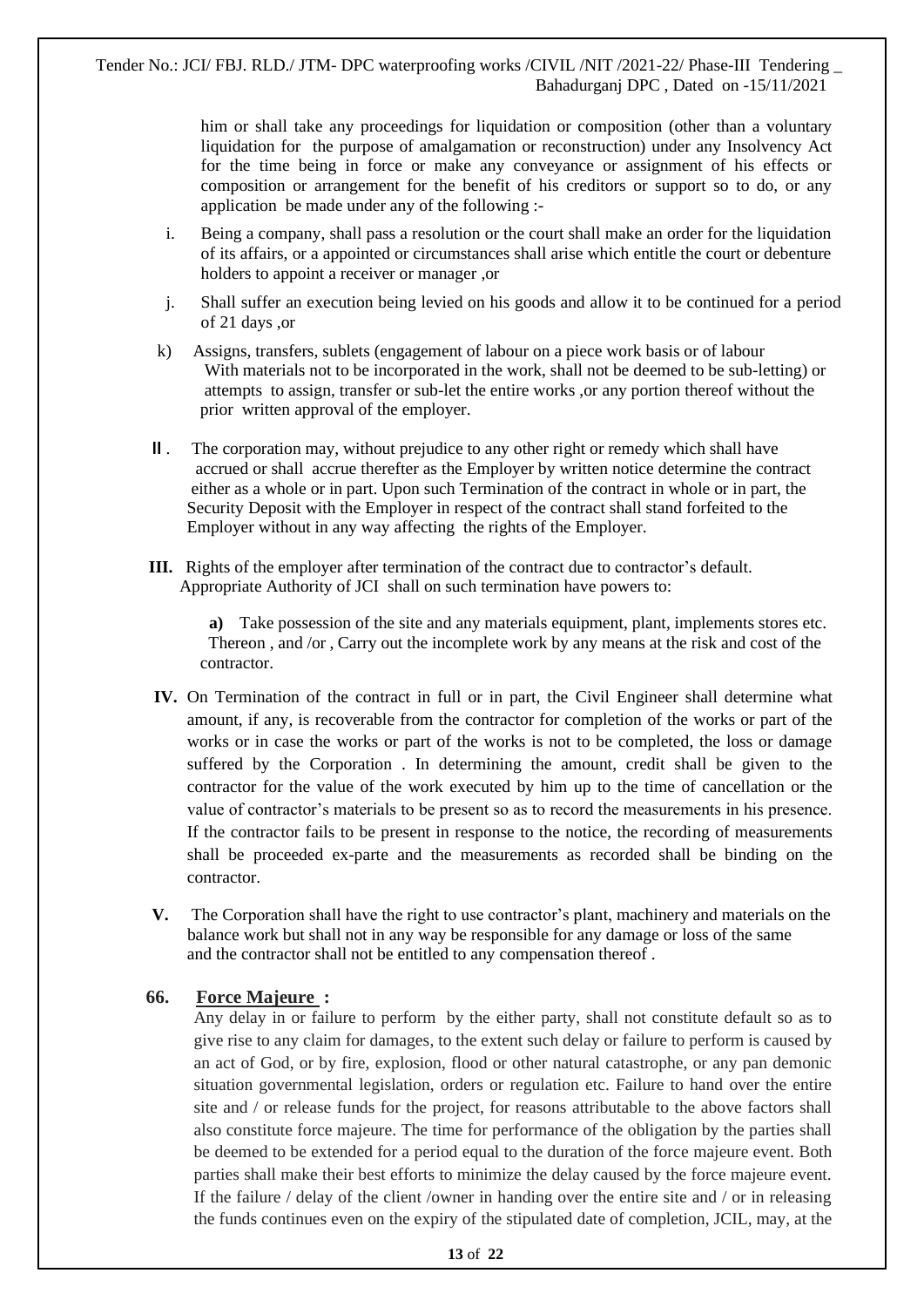request of the contractor, foreclose the contract without any liability to either party.

### **67. Amicable Settlement of Disputes :**

 The party shall use their best efforts to settle amicably all disputes arising out of or in connection with this contract or the interpretation thereof.

**68. Bid validity period** : 90 Days.

### **69. ARBITRATION :**

Any dispute and differences relating to the meaning of the specifications, designs, drawings and instructions herein before mentioned and as to the quality of workmanship of materials used in the work or as to any other question, claim, right, matter or thing whatsoever in any way arising out of or relating to the contract, designs, drawings, specifications, estimates, instructions or these conditions or otherwise concerning the works or the execution or failure to execute the same whether arising during the progress of the work or after the completion or abandonment thereof in respect of which amicable settlement has not be reached shall be referred to the Sole Arbitrator to be appointed by Jute Corporation. However The work under the contract shall continue, during the Arbitration proceedings. The award of the arbitrator shall be final , conclusive and binding on both the parties. The provision of the Indian Arbitration and Conciliation Act 1996 or any statutory modification or re-enactment thereof and the rules made there under, and for the time being in force , shall apply to the arbitration proceeding under the clause.

### JURISDICTION:

The Contract shall be subject to the Courts of Kolkata Jurisdiction only.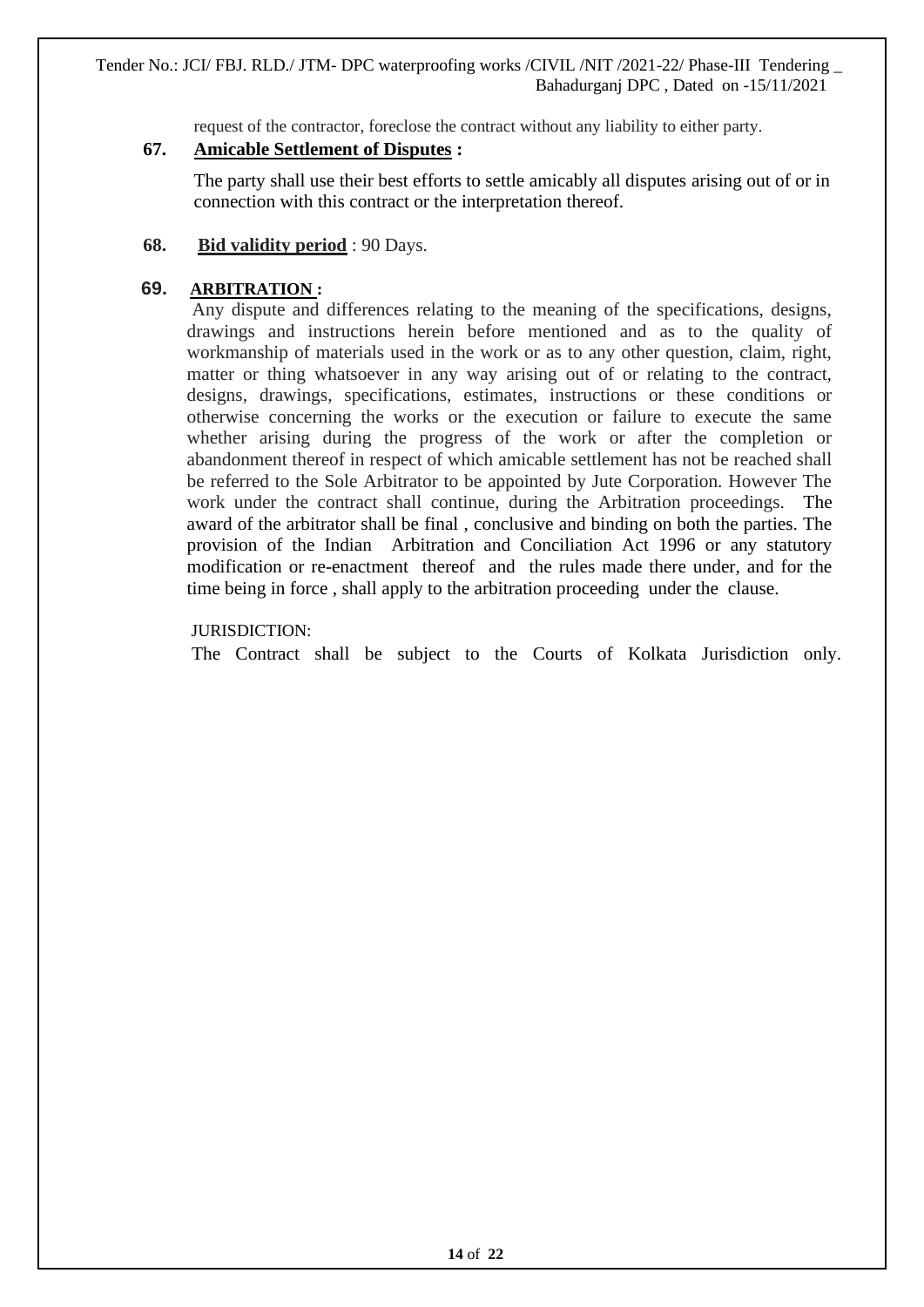## 'APPENDIX-A' TO THE CONTRACT DOCUMENTS

|                                           | 1. Defect liability period (DLP) : $60$ (Sixty) months from the Date of Issuance of Completion<br>Certificate' by JCI end.                                                                                                                                                                                                                                                            |
|-------------------------------------------|---------------------------------------------------------------------------------------------------------------------------------------------------------------------------------------------------------------------------------------------------------------------------------------------------------------------------------------------------------------------------------------|
| 2. Date of commencement                   | : Within Seven (07) Working Days after the Work-Order will be<br>accepted by the contractor, Or, Hand-Over of the Site (whichever is<br>earlier).                                                                                                                                                                                                                                     |
| 3. Date of completion                     | : 14 (Fourteen Calender DAYS) from the Date of 'Commencement<br>of Work (i.e. to be counted as 'DAY-01' in the record) at Site.                                                                                                                                                                                                                                                       |
| 4. Liquidated Damage (L.D)                | : 0.5 % of order value per Week of delay subject to<br>maximum extent upto10.0% of Contract value.                                                                                                                                                                                                                                                                                    |
| 5. Completion Certificate                 | : Will be issued after successful completion of the work, and<br>after checking of the Work by Appropriate Authority of JCI.                                                                                                                                                                                                                                                          |
| 6. Payment Terms                          | : i) 80% of Final Certified bill amount ( of FINAL R.A Bill)<br>within 30 days from 'Work Completion Certificate'.<br>ii) Rest 20 % of Certified bill amount within 90 days from 'Work<br>Completion Certificate'.<br>iii) TDS shall be Deducted as per Rule.<br>iv) Other Financial Components will be applicable as per Rule.                                                       |
| 7. Total 'Security Deposit'               | 3% of the Total Contract Amount to be deposited as Security<br><b>Deposit (S.D)</b> before awarding of Work –Order, the <b>S.D</b> will be<br>refunded on completion of 05(Five) Years from the issue of 'Work<br>Completion Certificate' by JCI end.<br>This Amount shall be considered as 'Performance Security', to be<br>deposited in the mode of 'Demand Draft' Or, 'Pay Order'. |
| 8. Retention Money                        | : Further 5% of Certified Bill Value will be deducted from<br>Running Account bills and will be retained for a period of<br>Five (05) Years from the date of issue of completion certificate at<br>JCI end.<br>The Retained Amount will be release after defect liability period<br>(DLP) will be over.                                                                               |
| 9. Earnest Money (EMD)<br>to be submitted | $:$ NIL.                                                                                                                                                                                                                                                                                                                                                                              |
|                                           |                                                                                                                                                                                                                                                                                                                                                                                       |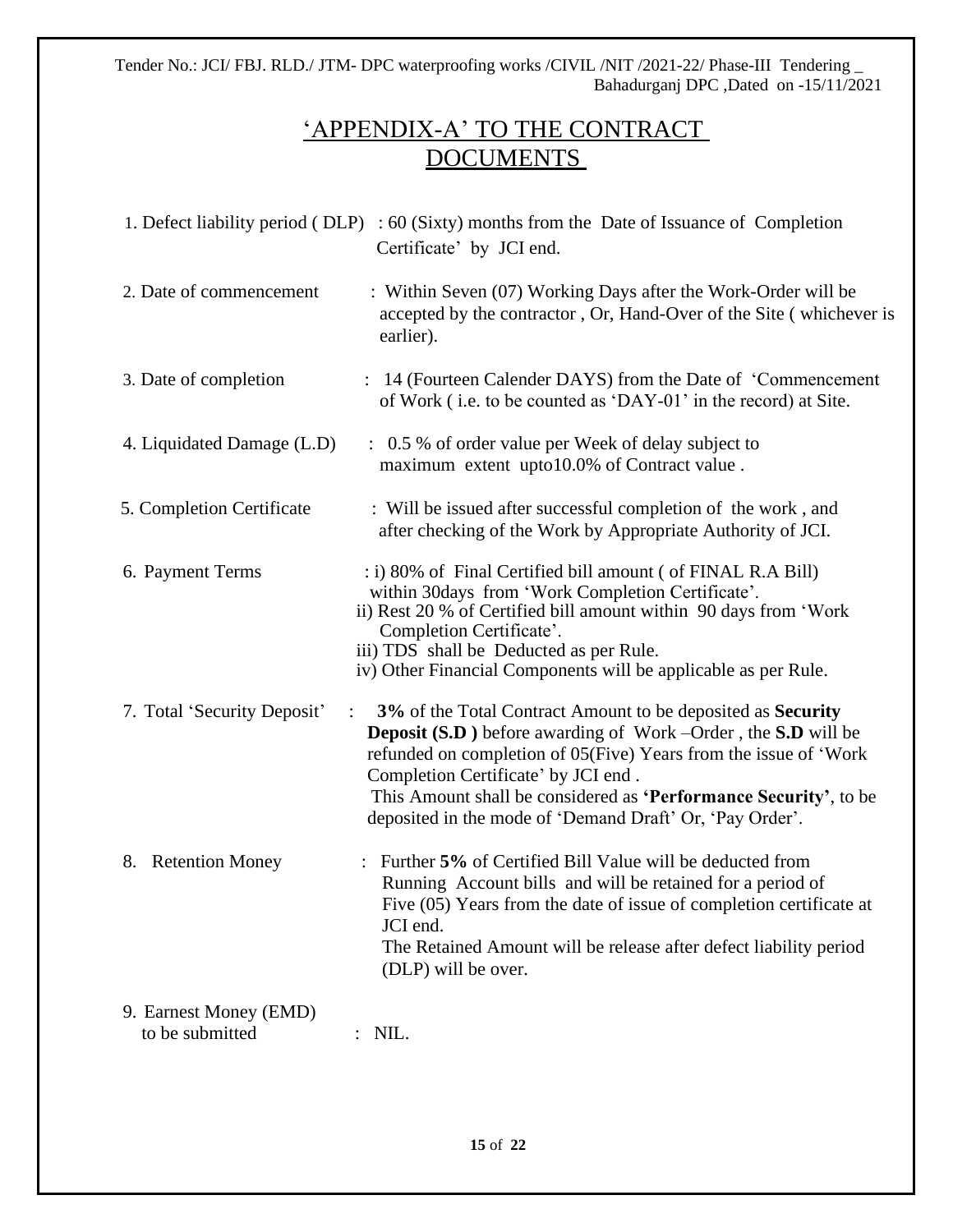# PRICE BID

AS PER BOQ IN SEPARATE ATTACHMENT , QUOTES TO BE GIVEN AS 'A' , …………… % ABOVE OR BELOW WITH RESPECT TO THE TENDERED VALUE .

> SIGNATURE OF THE BIDDER WITH STAMP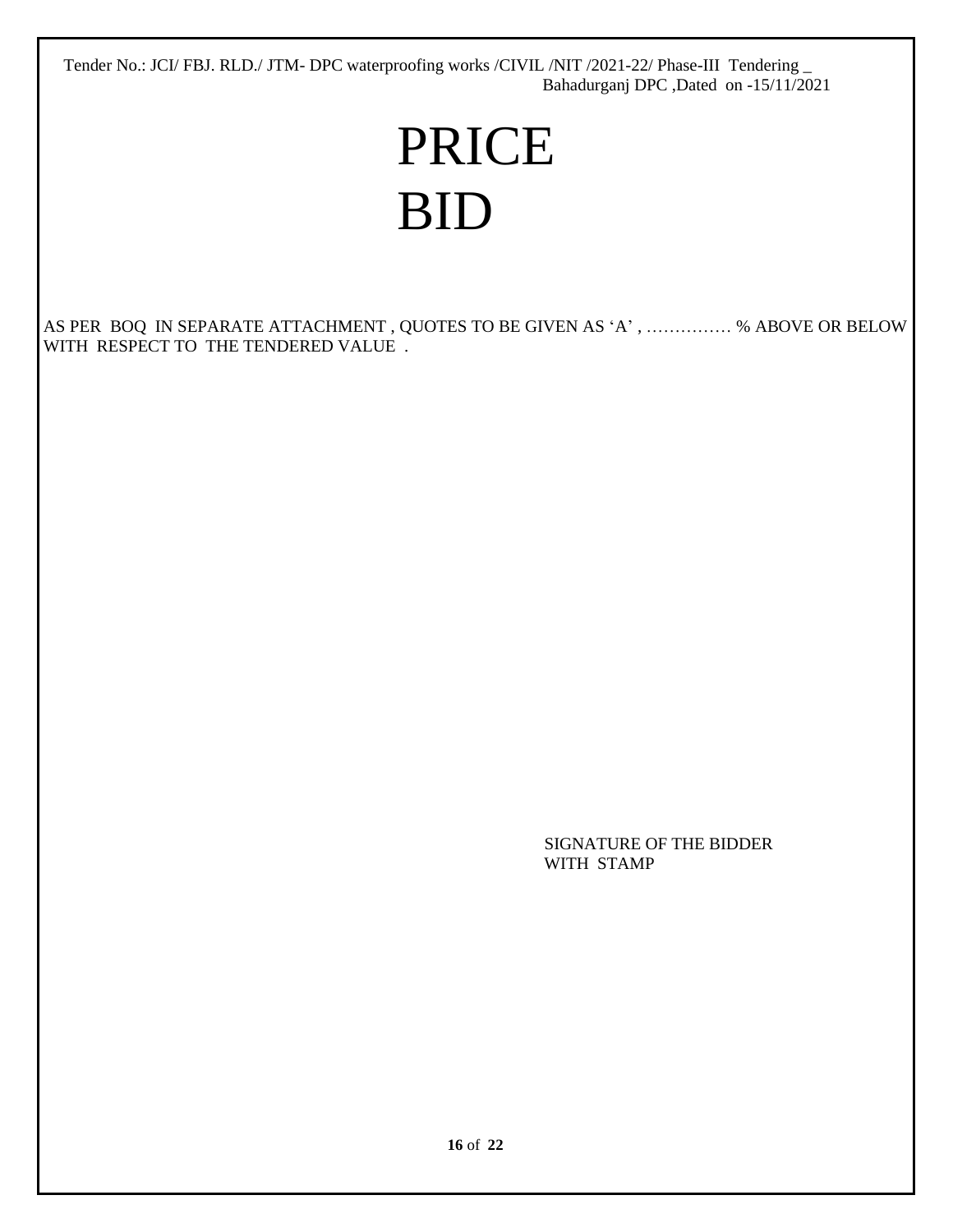# **ELIGIBILITY CRITERIA FOR BIDDERS**

 BIDDERS WHO WANT TO PARTICIPATE IN ABOVE TENDER WOULD HAVE FOLLOWING MINIMUM ELIGIBILITY CRITERIA ( **Technical Qualifications) :** 

**a. Tender Fees** ( Rs. 100/-) in the form of Demand Draft or Pay Order.

### **b. Earnest Money Deposit** – NIL.

**Note :** a **Self Declaration** ('**APPENDIX – D'\_** at pg. no. …..) will be given by the bidder stating that if they withdraw or modify their bids during period of validity etc., they will be suspended for bidding in JCI Tenders for 03 Years as specified in the Tender documents.

- **c.** Should have valid Trade License (Civil related Trade, shall be considered) .
- **d.** Valid MSME certificate (if registered) .
- **e. Reg. GST Registration matter :**  GST (if any). Declaration to be provided in case of Non –GST with documentary proof. 'Turnover certificate' to be provided which should be duly certified by any registered & practising Chartered Accountant for last 03 Financial Years.

Bidders who has GST Registration certificate , shall submit latest Return filed.

- **f. Indemnity Clause :** An 'Indemnity Bond' on Non Judicial stamp paper may be given by the Bidder as to indemnify JCI against all labour laws related liabilities (physical injuries / major accidents etc.,). JCI will not be responsible for payment of any dues/ liabilities arising out of non-compliance of any labour laws by the successful bidder. A Format is enclosed with the NIT document for the purpose.
- **g. Declaration required regarding compliance of 'Labour Welfare Cess' under prevailing Laws & Practices :** 'Labour Welfare Cess' is to be borne by the Contractor only. Copy of the payment Challan need to be enclosed after completion of work. Letterhead declaration by the bidder to be submitted suitably in line of the above mentioned stance.
- **h. Income Tax Assessment order /Return** : 'ITR Form' (with acknowledgement) detailed papers &Tax Audit Reports are required , at least of last Three (03) Financial Years.
- **i. Reg. 'Non-Blacklisting' from any of the Previous Employer etc.:** Self Declaration is required , through bidder's official Letter Head.
- **j. 'Credential criteria'** as detailed in NIT [ 'Appendix B'\_ pg. no. 20**].**
- **k.** Bidder should have adequate financial capacity of not less than amount as specified in this N.I.T to undertake the above contract and to complete the work in all respect. Necessary proof in form of **Bank Statement of Minimum for last 01 Year** , **or** , **Solvency certificate from his banker** to be submitted.

 This is to note that under no circumstances, the Work done Bill Amount to be credited to the Bank (if requested by successful bidder). The amount shall be credited to the Bidder's A/C. only.

 All the above Statutory documents to be self-certified by the Bidders and to be submitted in an envelope marked as "**TECHNICAL BID**" for Civil works for mentioned DPC .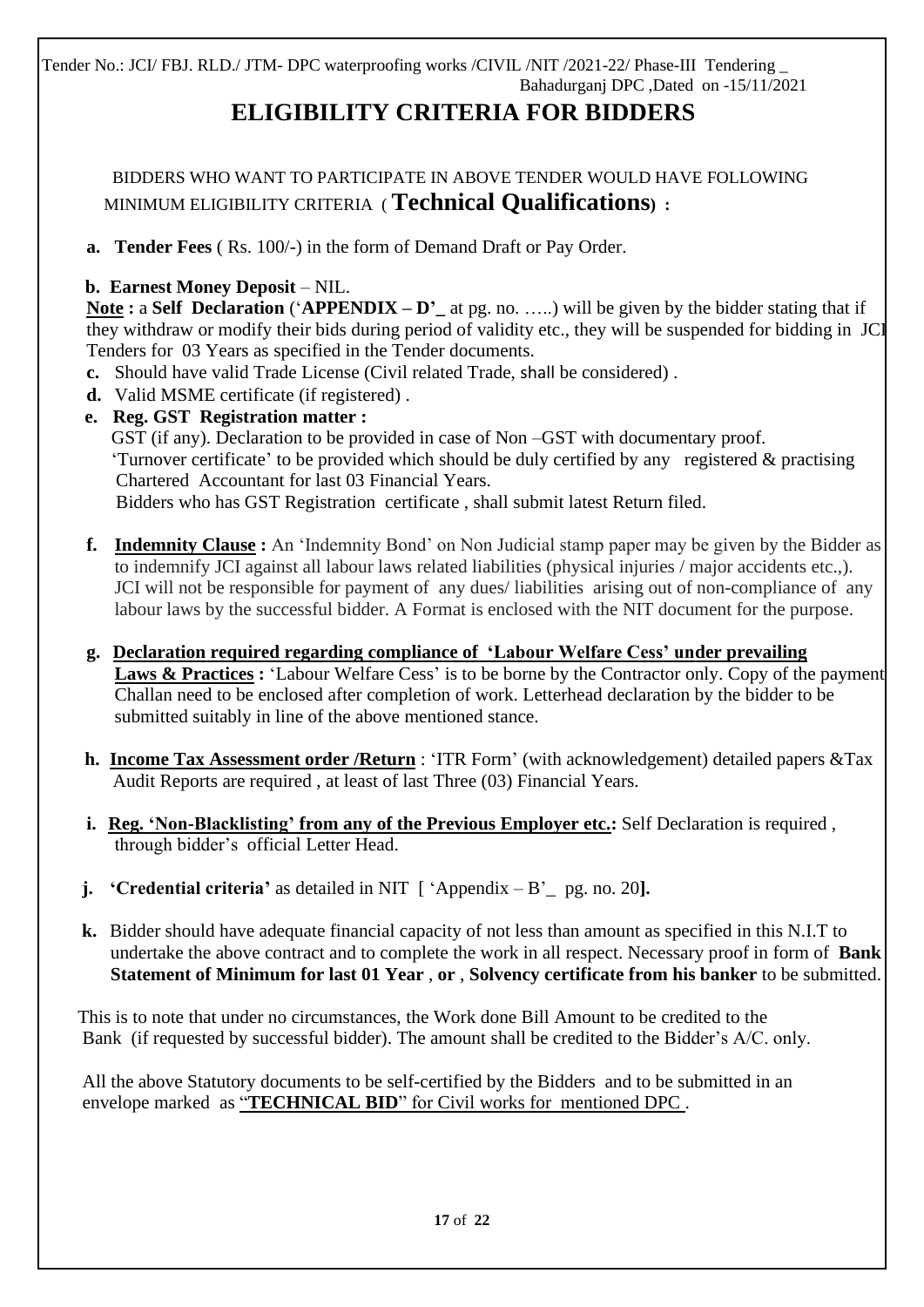### **PROCEDURE FOR TENDER- BID SUBMISSION**

This is a two packet Bid submission process:

1. **Technical Bid** ( Envelope -1) Consisting all relevant Technical Documents, Tender Fees & Self Declaration of EMD .

2. **Financial Bid** ( Envelope-2) Consisting Financial Documents, based on overall % quoted above or below .

 Both the Bids should be placed in another **big envelope** marked as "**BID for waterproofing works at Bahadurganj DPC of JCI** " in entirely and to be submitted within scheduled date and time to the Forbesganj RLD. Of JCI , i.e. 'The Jute Corporation of India Ltd. , Forbesganj RLD. Office .

### In **Tender Box**.

 Tender documents to be dropped by Hand Or, by Registered / Speed Post , at the Tender Box being kept at JCI Forbesganj RLD.

The Tender being a 02 Packet Bid System , so both the Bid envelopes ( Technical & Financial Bid ) should be placed in a big envelop & properly sealed . Technical & Financial Bid envelopes should be marked with Tender No. & Tender name. Bigger & top envelop should be superscribed with Tender No., Tender Name & Due Date of the Tender and to be submitted within the scheduled date & time at the address mentioned in Tender Documents.

 The Bidder at his own responsibility is required to ensure submission of the Tender document (complete in all respect) within the due date & time. Tender(s) received after the Deadline will not be accepted. The Corporation shall have No Obligation / Liability for any delay on the part of Bidder or due to postal issues, in receiving the Tender documents. The Corporation will not entertain any plea verbal Or through electronic or through hard copy letter correspondences reg. the acceptance of late Bid Or the extension of due date.

For any further information or queries, pls. feel free to contact with below mentioned :

- 1. Mr Koushik Halder ( Addl. Civil Enggr.) , Contact No.- 98363 42321.
- 2. Mr. M.I Azad [Regional Manager (I/C.)] , Contact No. 70918 10836.
- 3. Receiving Section at Forbesganj RLD. / JCI , Contact No……………………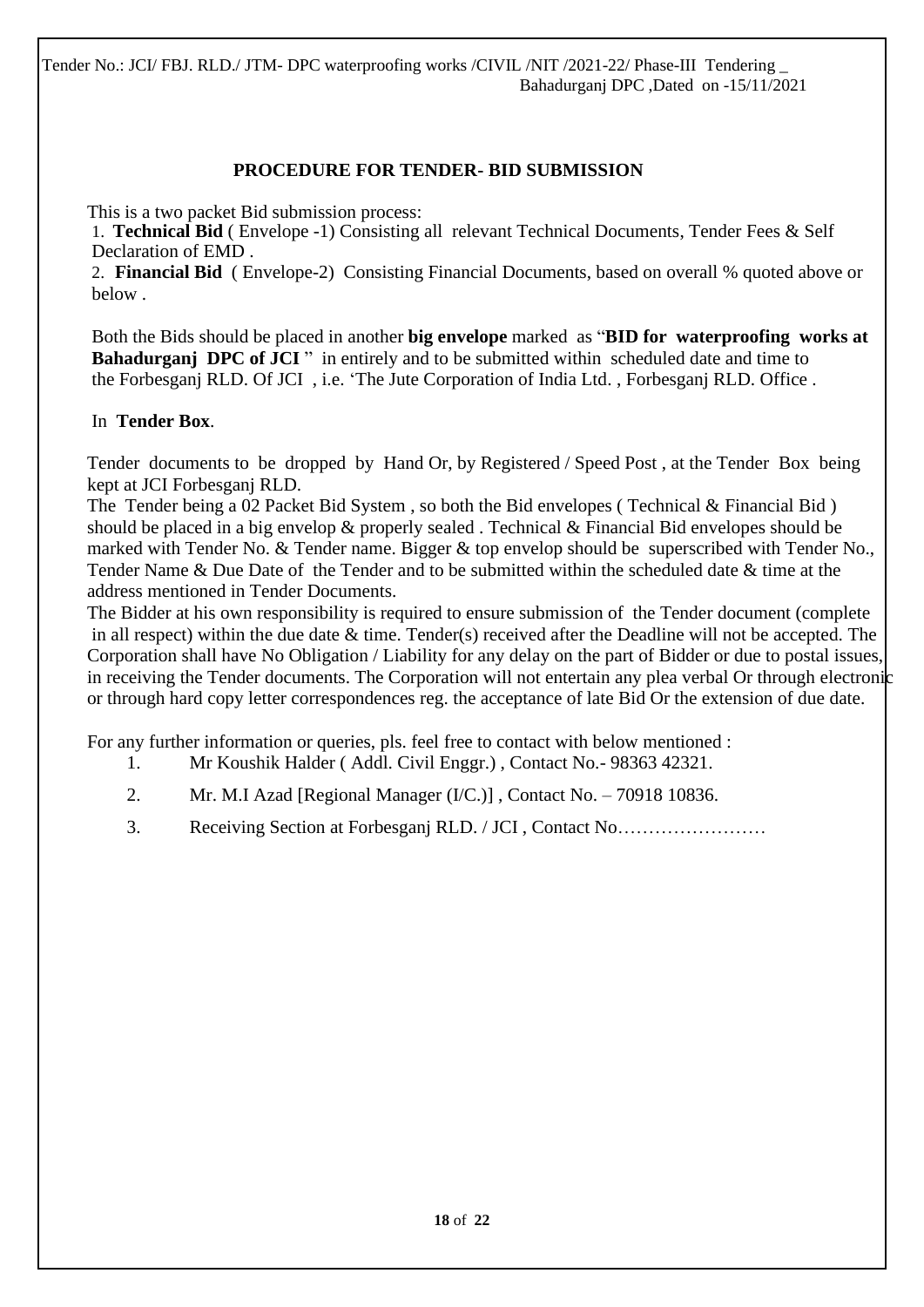## **SELECTION OF CONTRACTOR**

 Selection of contractor would be done based on Technical Qualification and Financial Bid. Those who will qualify in Technical Bid , their Financial bid will be opened and ultimate selection will be done on the basis of **Lowest Quoted Bid ( L1)** for above said works , considering the specified criteria will be complied by **L1** bidder properly.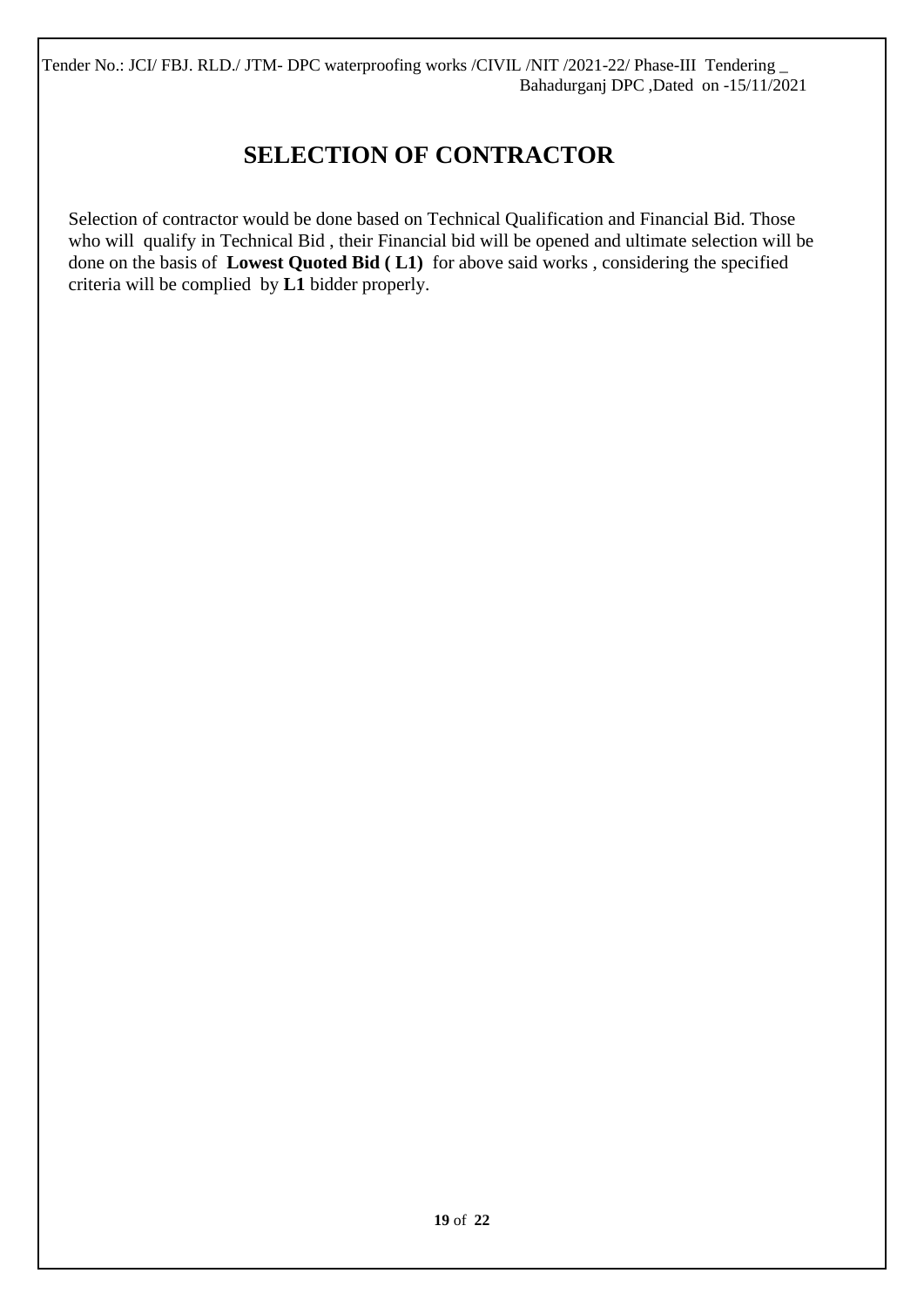### **APPENDIX – B** [**CREDENTIALS**].

**i)**Intending Bidders shall submit Audited Balance sheet and Profit & Loss statements for last 03 Financial years ended on latest 31st. March , **Or,** 

Financial Turnover for last 03 Financial years ended on latest 31<sup>st</sup>. March To be duly certified by C.A or ICWA .

Average Annual turnover of such period of 03 years should be at least 30% of the Tender value.

### **And,**

**ii)**Intending Bidders should produce Experience of having successfully completed similar nature of works during last **03** years ending last day of month previous to the one in which applications are invited should be either of the following :-

**a.** Three completed/ Work-Order value of similar nature works, each costing not less than the Amount equal to 40% of the estimated cost.  $Or$ ,

**b.** Two similar nature of completed / Work-Order value of similar nature Works, each costing not less than the Amount equal to 50% of the estimated cost. Or,

**c.** One similar nature of completed / Work-Order value of similar nature Works **,** costing not less than the Amount equal to 80% of the Estimated cost. Or ,

**d.** Intending tenderers should produce credentials of one single running work of similar nature which has been completed to the extent of 80% or more and value of which is not less than the desired credential amount mentioned in Tender.

(i) In case of Running Works, Tenderers will have to submit the Certificate of satisfactory Running works from the concerned Executive Engineer, or, equivalent Competent Authority or Project Manager / In Charge or above designated person ( in case of Private jobs credentials ) will be eligible for submission of bids. In the required certificate it should be clearly stated that the work is in progress satisfactorily and also that no penal action has been initiated against the Executing Agency, i.e. the Tenderer ( in our case).

 \***N.B.: 'Similar nature of works'** refer here as multiple types of Civil waterproofing works / Civil Chemical Treatment works / any related works etc.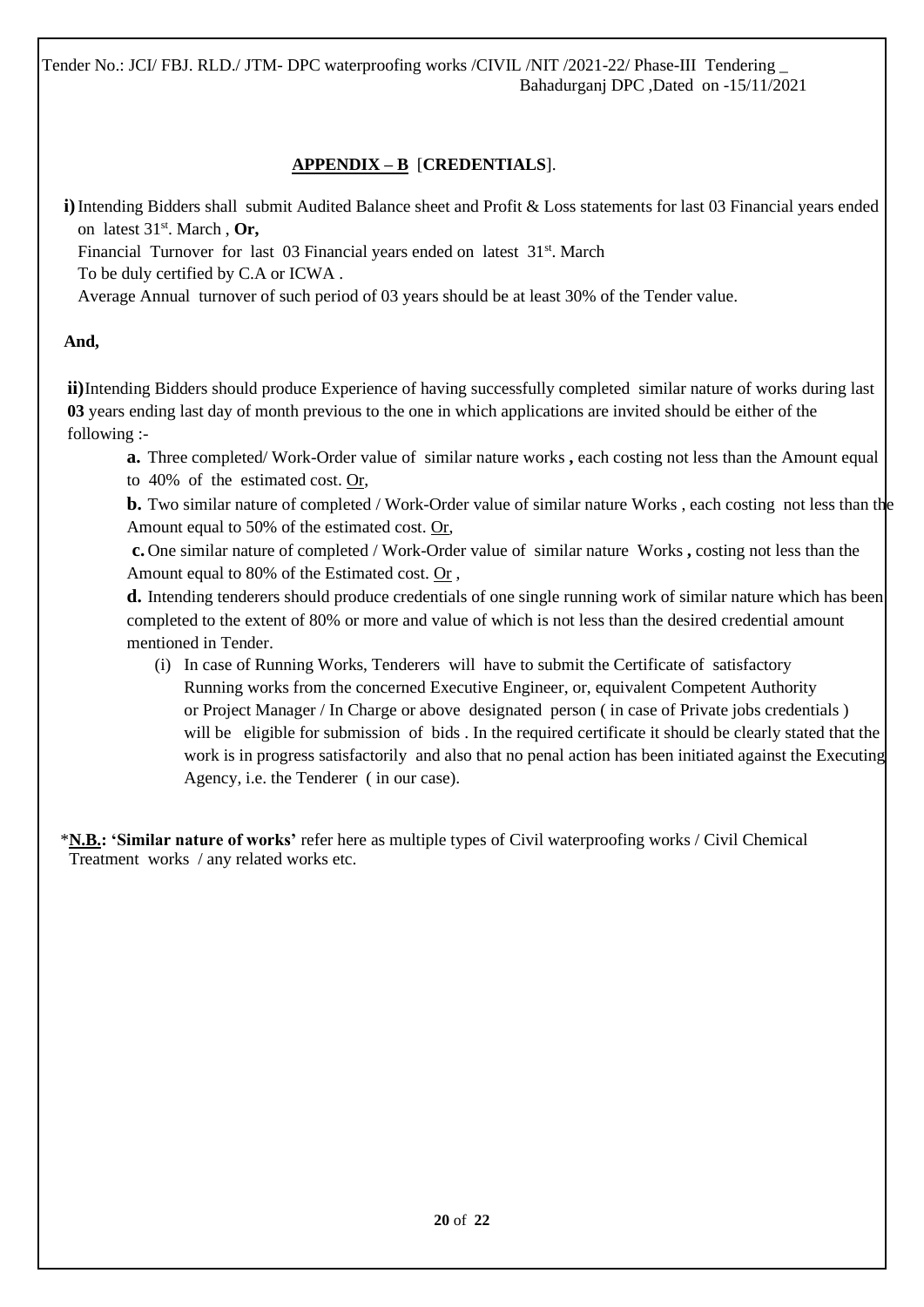### **APPENDIX – C**

### **UNDERTAKING**

 I , the Proprietor / Director / Authorised representative , undertake to assure you ( JCI) that we are/ would abiding by relevant Laws & Bye-Laws of the country & state with respect to Labour , Work Contract Act , Tax Norms ( I.T, GST , Service Tax etc. as applicable) .

 We, would also abide by the policies / Rules claimed by The Jute Corporation of India Ltd., for contractors / Vendors / Service Providers.

We or our personnel engaged in the Work or during Tender processes, will not create any nuisance or difficulty to the stuff , members or, neighbours of JCI , in & around the Work premises / Site of JCI.

> ……………………………………………………………….. Signature of the Bidder Or Authorized representative of bidder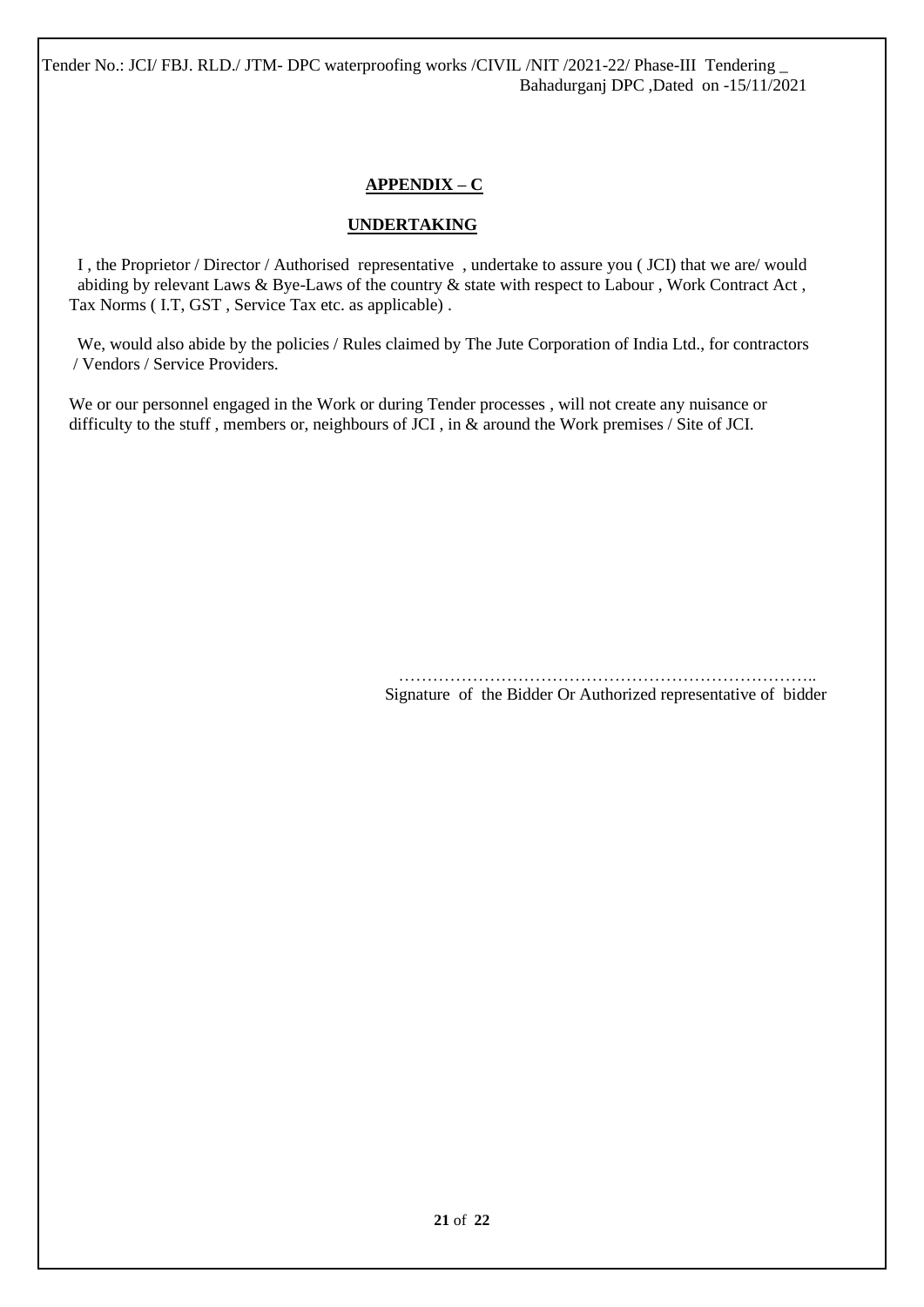### **APPENDIX – D**

 **I / we (the Proprietor / Director / Authorised Representative) understand that untimely withdrawal / further modification of Bids during the Validity period would eventually lead to suspension of the bidder M/S …………………………………………………for a specific period of time'** 

 **[ till completion of works and release of Final payment alongwith Completion Certificate /** 

 **till placement of Work-Order and having received & accepted the same by the vendor whichever is later ].** 

 **In the event of arising of any contravention between the Tender Document & corresponding statute , the provision of the statute shall prevail.**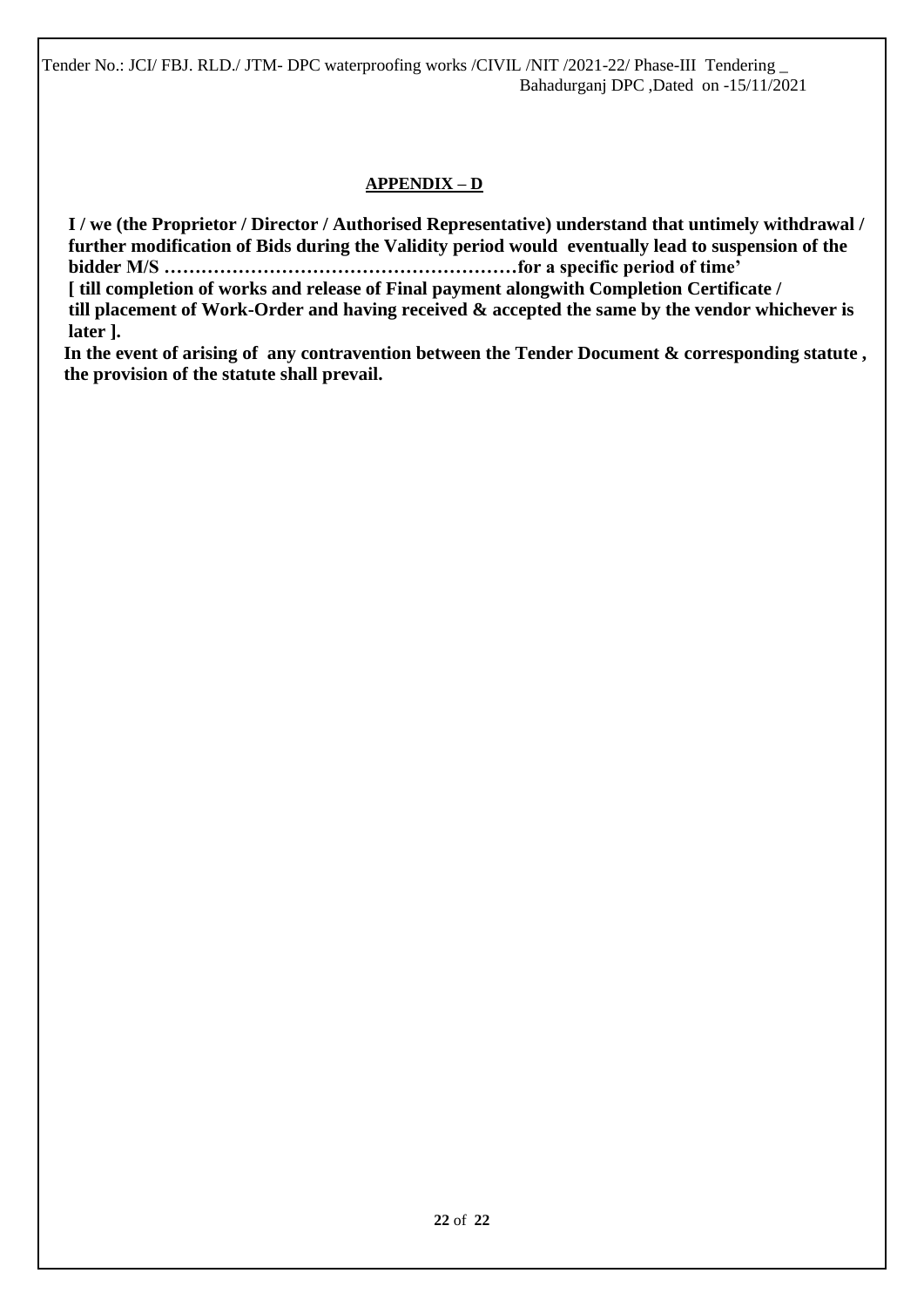Before the Notary Public …………………………… (place name)

### **INDEMNITY BOND**

1. Name of the Bidder: …………………………………………………………….

2. Office Address:

3. Contact No. :

4. Official e-mail ID:

5. NIT No. :

"I, Shri. …………………, Son of ……………………………., proprietor of M/S……………………….hereby undertake to indemnify and keep THE JUTE CORPORATION OF INDIA LIMITED (JCI) indemnified against all loss and damage that may be caused or likely to be caused as a result of any proceeding/ claims/ expenditure/ liabilities or due to non-compliances of P.F/ E.S.I/ Labour Laws and/ or any other related laws in force from time to time. Further, I undertake to make necessary compliances as required under the prevailing EPF Act, ESI Act and other laws, bye-laws, as applicable.

If this declaration is found to be incorrect, then without any prejudice to any other action that may be taken, the security deposit shall be forfeited in full and the contract if awarded to me, may be cancelled or we may be blacklisted by JCI.

Dated: \_\_\_\_ (Shri. \_\_\_\_\_\_\_\_\_\_\_\_\_\_\_\_) Bidder/ Indemnifier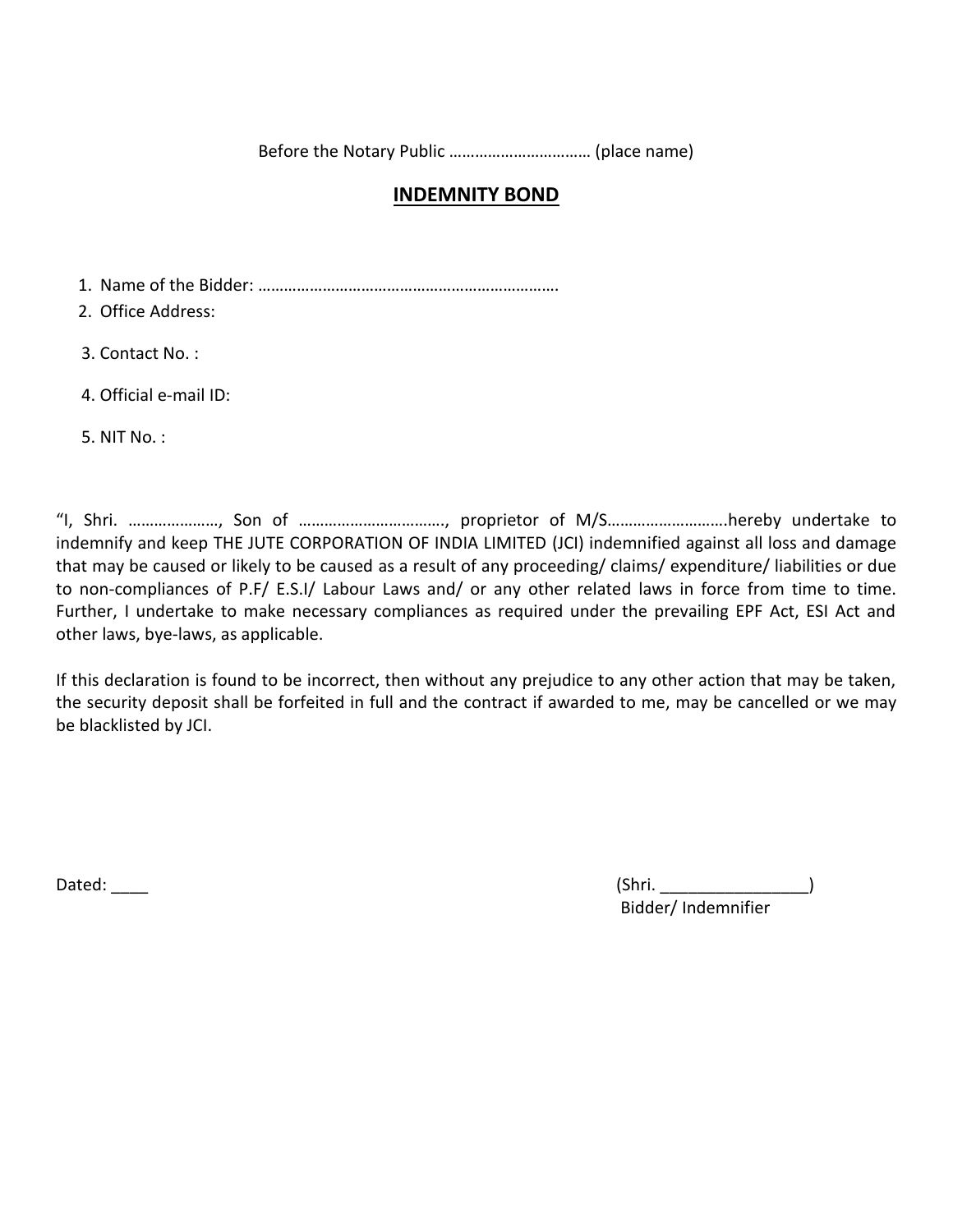| TENDER BILL OF QUANTITY _ requirement of specialized job (waterproofing works) to be executed.         |                                                                                                                                                                                                                                                                                                                                                                                                                                                                                                                                                                                                                                                                                                                                                                                                                                                                                                                                                                                                                                                                                                                                                                                                                                                                                                                                                                                                                                                                                                                                                                                                                                                                                                                                                                                                                                           |                   |                    |                               |                        |                                                                                                                                                                                                                                                                                                                                                                                                             |
|--------------------------------------------------------------------------------------------------------|-------------------------------------------------------------------------------------------------------------------------------------------------------------------------------------------------------------------------------------------------------------------------------------------------------------------------------------------------------------------------------------------------------------------------------------------------------------------------------------------------------------------------------------------------------------------------------------------------------------------------------------------------------------------------------------------------------------------------------------------------------------------------------------------------------------------------------------------------------------------------------------------------------------------------------------------------------------------------------------------------------------------------------------------------------------------------------------------------------------------------------------------------------------------------------------------------------------------------------------------------------------------------------------------------------------------------------------------------------------------------------------------------------------------------------------------------------------------------------------------------------------------------------------------------------------------------------------------------------------------------------------------------------------------------------------------------------------------------------------------------------------------------------------------------------------------------------------------|-------------------|--------------------|-------------------------------|------------------------|-------------------------------------------------------------------------------------------------------------------------------------------------------------------------------------------------------------------------------------------------------------------------------------------------------------------------------------------------------------------------------------------------------------|
| At BAHADURGANJ Departmental Purchase Centre of JCI (Under Forbesgunj RLD. Of JCI in Bihar)             |                                                                                                                                                                                                                                                                                                                                                                                                                                                                                                                                                                                                                                                                                                                                                                                                                                                                                                                                                                                                                                                                                                                                                                                                                                                                                                                                                                                                                                                                                                                                                                                                                                                                                                                                                                                                                                           |                   |                    |                               |                        |                                                                                                                                                                                                                                                                                                                                                                                                             |
| For Water proofing works in Bale press trench at Bahadurganj DPC of JCI in Kishanganj district, Bihar. |                                                                                                                                                                                                                                                                                                                                                                                                                                                                                                                                                                                                                                                                                                                                                                                                                                                                                                                                                                                                                                                                                                                                                                                                                                                                                                                                                                                                                                                                                                                                                                                                                                                                                                                                                                                                                                           |                   |                    |                               |                        |                                                                                                                                                                                                                                                                                                                                                                                                             |
|                                                                                                        |                                                                                                                                                                                                                                                                                                                                                                                                                                                                                                                                                                                                                                                                                                                                                                                                                                                                                                                                                                                                                                                                                                                                                                                                                                                                                                                                                                                                                                                                                                                                                                                                                                                                                                                                                                                                                                           | <b>TENDER BOQ</b> |                    |                               |                        |                                                                                                                                                                                                                                                                                                                                                                                                             |
| SI.<br>No.                                                                                             | <b>DESCRIPTION OF WORK</b>                                                                                                                                                                                                                                                                                                                                                                                                                                                                                                                                                                                                                                                                                                                                                                                                                                                                                                                                                                                                                                                                                                                                                                                                                                                                                                                                                                                                                                                                                                                                                                                                                                                                                                                                                                                                                | <b>Unit</b>       | <b>BOQ</b><br>Qty. | Quoted<br>Rate<br>$($ In Rs.) | <b>Amount</b><br>(Rs.) | <b>Remarks</b>                                                                                                                                                                                                                                                                                                                                                                                              |
| А.                                                                                                     | Water proofing works at Bale-press trench :                                                                                                                                                                                                                                                                                                                                                                                                                                                                                                                                                                                                                                                                                                                                                                                                                                                                                                                                                                                                                                                                                                                                                                                                                                                                                                                                                                                                                                                                                                                                                                                                                                                                                                                                                                                               |                   |                    |                               |                        |                                                                                                                                                                                                                                                                                                                                                                                                             |
| 1.0                                                                                                    | Solvent free polyurethane injection material (P.U grouting) materials to be applied on PCC bed (per point (Per<br>point basis PU grouting to be considered ) _ points considered along Length & Breadth C/C. as 2'-6". The PU<br>chemical Inject is injected into the water bearing areas by means of injection nozzles and handers. Motor-driven<br>pumps.<br>It has to be made sure that the material is homogeneous, mix the resin using a dry clean drill and paddle mixer<br>for a minimum of 15 sec. before application. Generally, when in contact with water, the injected P.U foams up<br>strongly and hardens. If the zone to be waterproofed, contains insufficient water, additional injection of water -<br>preliminarily or subsequently - will support the reaction and hardening of Injection PU materials. The<br>application is to be affected in accordance with the ZTV-rises or Riled of the Daft (regulations for crack<br>injection).<br>During injection of the chemical, the following criteria should be followed :-<br>(a) Existing cracks (crack width approx. 0.2 mm) have to be bored in a distance of approx. 75.0 cm.<br>(b) The bore holes have to be cleaned with oil free.<br>(c) Pressure air from the dust.<br>(d) Place the injection packers<br>(e) Inject PU Chemical with the suitable injection equipment.<br>(f) vertical cracks start the injection from the left side.<br>* N.B.: 1. Nos. of nozzle points to be executed as per actual requirement at site. However, total nos. of Nozzle<br>points shall not exceeed the BOQ qty.<br>2. Cleaning of slush & sludge from the area - this work will be executed by the Bale-press machine<br>installation contractor.<br>3. Conceptually, 'Arm Grout Inject PU1 _ ver.05' or equivalent product to be used during 1st. Phase of<br>nozzling. | Per<br>Point      | 15.00              |                               |                        | Product to be used:<br>'Arm Grout Inject PU1 _ ver.05 ' [ Make<br>Co. - "MYK Arment Private Limited<br>(Formerly Known as MYK Schomburg India<br>Pvt. Ltd. )] or equivalent chemicals from<br>SIKA / CICO / FOSROC / DR. FIXIT /<br>BASF etc. brand.<br>*Reg. Testing matter: M.T.C<br>Manufacturer's Test Certificate) in respect<br>of the purchased Batch no. Or, Lab test<br>report, must be submitted. |

1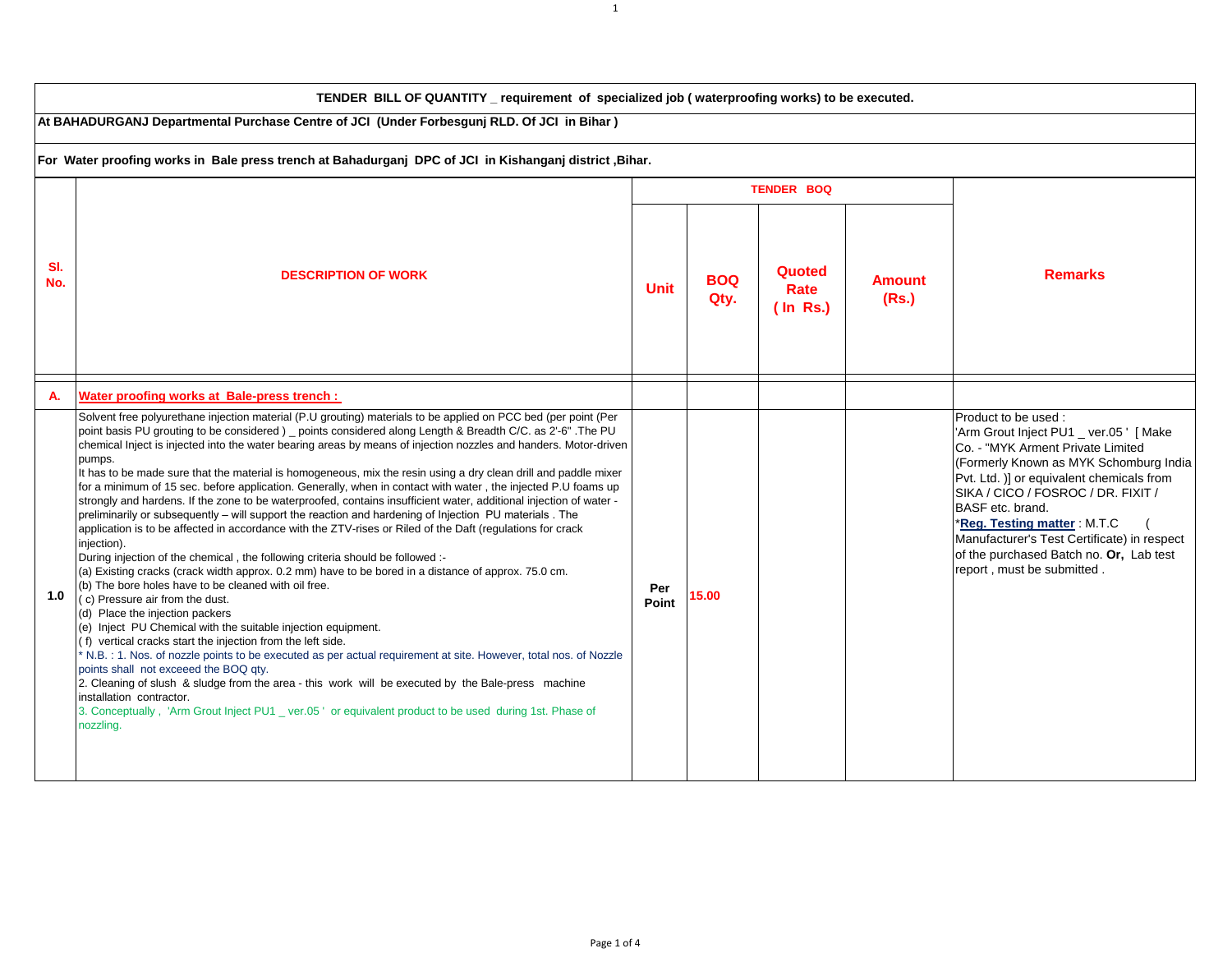|            | TENDER BILL OF QUANTITY requirement of specialized job (waterproofing works) to be executed.                                                                                                                                                                                                                                                                                                                                                                                                                                                                                                                                                                                                                                                                                                                                                                                                                                                                                                                                                                                                                                                                                                                                                                                                                                                                                                                                                                                                                                                                                                                                                                                                                                                                                                                                           |                   |                    |                               |                        |                                                                                                                                                                                                                                                                                                                                                                                                        |  |
|------------|----------------------------------------------------------------------------------------------------------------------------------------------------------------------------------------------------------------------------------------------------------------------------------------------------------------------------------------------------------------------------------------------------------------------------------------------------------------------------------------------------------------------------------------------------------------------------------------------------------------------------------------------------------------------------------------------------------------------------------------------------------------------------------------------------------------------------------------------------------------------------------------------------------------------------------------------------------------------------------------------------------------------------------------------------------------------------------------------------------------------------------------------------------------------------------------------------------------------------------------------------------------------------------------------------------------------------------------------------------------------------------------------------------------------------------------------------------------------------------------------------------------------------------------------------------------------------------------------------------------------------------------------------------------------------------------------------------------------------------------------------------------------------------------------------------------------------------------|-------------------|--------------------|-------------------------------|------------------------|--------------------------------------------------------------------------------------------------------------------------------------------------------------------------------------------------------------------------------------------------------------------------------------------------------------------------------------------------------------------------------------------------------|--|
|            | At BAHADURGANJ Departmental Purchase Centre of JCI (Under Forbesgunj RLD. Of JCI in Bihar)                                                                                                                                                                                                                                                                                                                                                                                                                                                                                                                                                                                                                                                                                                                                                                                                                                                                                                                                                                                                                                                                                                                                                                                                                                                                                                                                                                                                                                                                                                                                                                                                                                                                                                                                             |                   |                    |                               |                        |                                                                                                                                                                                                                                                                                                                                                                                                        |  |
|            | For Water proofing works in Bale press trench at Bahadurganj DPC of JCI in Kishanganj district , Bihar.                                                                                                                                                                                                                                                                                                                                                                                                                                                                                                                                                                                                                                                                                                                                                                                                                                                                                                                                                                                                                                                                                                                                                                                                                                                                                                                                                                                                                                                                                                                                                                                                                                                                                                                                |                   |                    |                               |                        |                                                                                                                                                                                                                                                                                                                                                                                                        |  |
|            |                                                                                                                                                                                                                                                                                                                                                                                                                                                                                                                                                                                                                                                                                                                                                                                                                                                                                                                                                                                                                                                                                                                                                                                                                                                                                                                                                                                                                                                                                                                                                                                                                                                                                                                                                                                                                                        | <b>TENDER BOQ</b> |                    |                               |                        |                                                                                                                                                                                                                                                                                                                                                                                                        |  |
| SI.<br>No. | <b>DESCRIPTION OF WORK</b>                                                                                                                                                                                                                                                                                                                                                                                                                                                                                                                                                                                                                                                                                                                                                                                                                                                                                                                                                                                                                                                                                                                                                                                                                                                                                                                                                                                                                                                                                                                                                                                                                                                                                                                                                                                                             | <b>Unit</b>       | <b>BOQ</b><br>Qty. | Quoted<br>Rate<br>$($ In Rs.) | <b>Amount</b><br>(Rs.) | <b>Remarks</b>                                                                                                                                                                                                                                                                                                                                                                                         |  |
| 2.0        | Solvent free polyurethane injection material (P.U grouting) materials to be applied on PCC bed (per point (Per<br>point basis PU grouting to be considered) _ points considered along Length & Breadth C/C. as 2'-6". The PU<br>chemical Inject is injected into the water bearing areas by means of injection nozzles and handers. Motor-driven<br>pumps.<br>It has to be made sure that the material is homogeneous, mix the resin using a dry clean drill and paddle mixer<br>for a minimum of 15 sec. before application. Generally, when in contact with water, the injected P.U foams up<br>strongly and hardens. If the zone to be waterproofed, contains insufficient water, additional injection of water -<br>preliminarily or subsequently - will support the reaction and hardening of Injection PU materials. The<br>application is to be affected in accordance with the ZTV-rises or Riled of the Daft (regulations for crack<br>injection).<br>During injection of the chemical, the following criteria should be followed :-<br>(a) Existing cracks (crack width approx. 0.2 mm) have to be bored in a distance of approx. 75.0 cm.<br>(b) The bore holes have to be cleaned with oil free.<br>(c) Pressure air from the dust.<br>(d) Place the injection packers<br>(e) Inject PU Chemical with the suitable injection equipment.<br>(f) vertical cracks start the injection from the left side.<br>N.B.: 1. Nos. of nozzle points to be executed as per actual requirement at site. However, total nos. of Nozzle<br>points shall not exceeed the BOQ qty.<br>2. Cleaning of slush & sludge from the area - this work will be executed by the Bale-press machine<br>installation contractor.<br>3. Conceptually, 'Arm Grout Inject PU1 _ ver.05' or equivalent product to be used during 2nd. Phase of<br>nozzling. | Per<br>Point      | 21.00              |                               |                        | Product to be used:<br>'Arm Grout Inject PU4 _ ver.05 ' [ Make<br>Co. - "MYK Arment Private Limited<br>(Formerly Known as MYK Schomburg India<br>Pvt. Ltd. )] or equivalent chemicals from<br>SIKA / CICO / FOSROC / DR. FIXIT etc.<br>brand.<br>*Reg. Testing matter: M.T.C (<br>Manufacturer's Test Certificate) in respect<br>of the purchased Batch no. Or, Lab test<br>report, must be submitted. |  |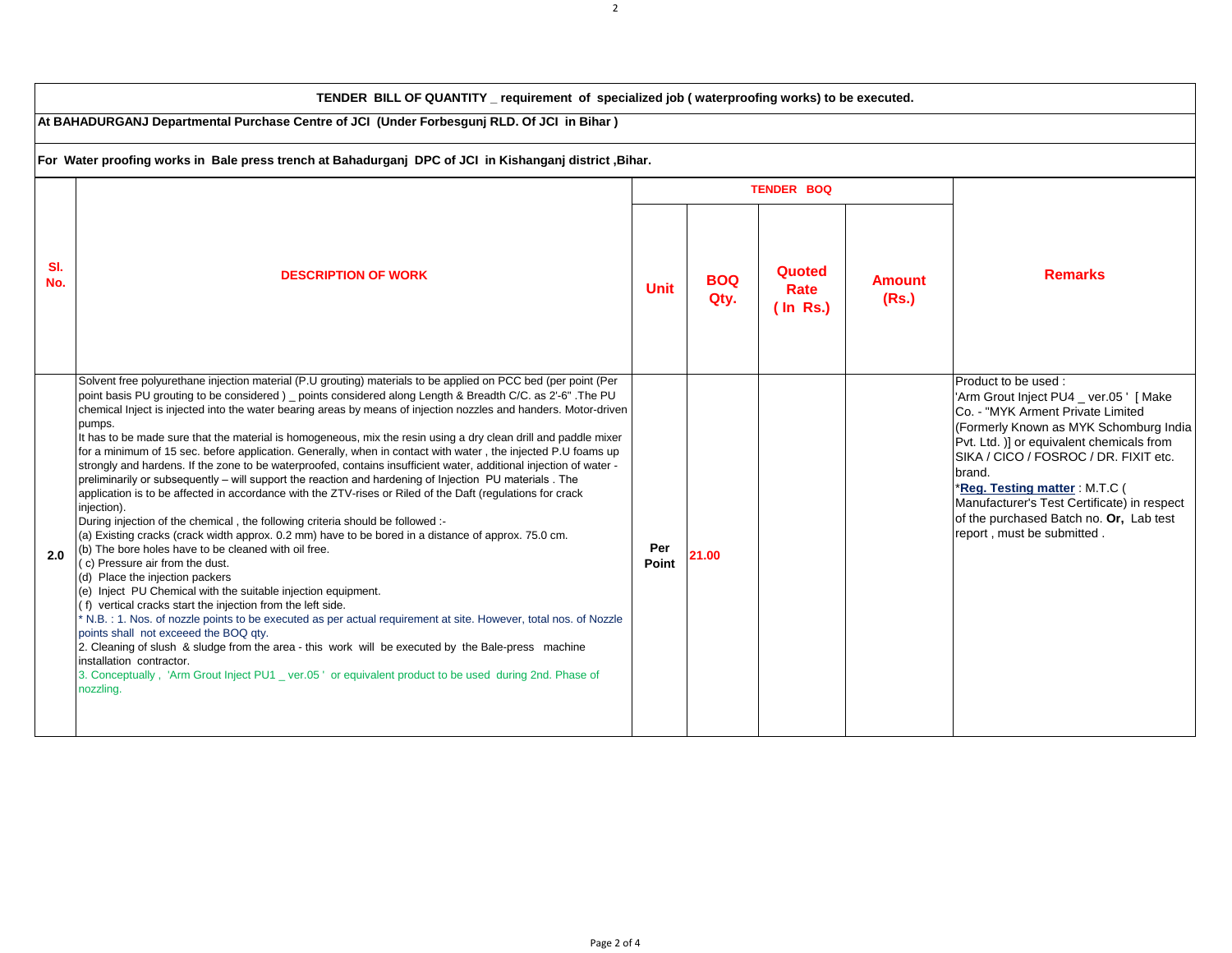|            | TENDER BILL OF QUANTITY _ requirement of specialized job (waterproofing works) to be executed.                                                                                                                                                                                                                                                                                                                                                                                                                                                                                                                                                                                                                                                                                                                                                                                                                                                                                                                                                                                                                                                                                                                                                                                                                                                                                                                                                                                                                                                                                                                                                                                                                                                                                                                                                                                                                                                                                                                                                                                                                                                                                       |             |                    |                               |                        |                                                                                                                                                                                                                                                                                                                                                                                  |  |
|------------|--------------------------------------------------------------------------------------------------------------------------------------------------------------------------------------------------------------------------------------------------------------------------------------------------------------------------------------------------------------------------------------------------------------------------------------------------------------------------------------------------------------------------------------------------------------------------------------------------------------------------------------------------------------------------------------------------------------------------------------------------------------------------------------------------------------------------------------------------------------------------------------------------------------------------------------------------------------------------------------------------------------------------------------------------------------------------------------------------------------------------------------------------------------------------------------------------------------------------------------------------------------------------------------------------------------------------------------------------------------------------------------------------------------------------------------------------------------------------------------------------------------------------------------------------------------------------------------------------------------------------------------------------------------------------------------------------------------------------------------------------------------------------------------------------------------------------------------------------------------------------------------------------------------------------------------------------------------------------------------------------------------------------------------------------------------------------------------------------------------------------------------------------------------------------------------|-------------|--------------------|-------------------------------|------------------------|----------------------------------------------------------------------------------------------------------------------------------------------------------------------------------------------------------------------------------------------------------------------------------------------------------------------------------------------------------------------------------|--|
|            | At BAHADURGANJ Departmental Purchase Centre of JCI (Under Forbesgunj RLD. Of JCI in Bihar)                                                                                                                                                                                                                                                                                                                                                                                                                                                                                                                                                                                                                                                                                                                                                                                                                                                                                                                                                                                                                                                                                                                                                                                                                                                                                                                                                                                                                                                                                                                                                                                                                                                                                                                                                                                                                                                                                                                                                                                                                                                                                           |             |                    |                               |                        |                                                                                                                                                                                                                                                                                                                                                                                  |  |
|            | For Water proofing works in Bale press trench at Bahadurganj DPC of JCI in Kishanganj district Bihar.                                                                                                                                                                                                                                                                                                                                                                                                                                                                                                                                                                                                                                                                                                                                                                                                                                                                                                                                                                                                                                                                                                                                                                                                                                                                                                                                                                                                                                                                                                                                                                                                                                                                                                                                                                                                                                                                                                                                                                                                                                                                                |             |                    |                               |                        |                                                                                                                                                                                                                                                                                                                                                                                  |  |
|            |                                                                                                                                                                                                                                                                                                                                                                                                                                                                                                                                                                                                                                                                                                                                                                                                                                                                                                                                                                                                                                                                                                                                                                                                                                                                                                                                                                                                                                                                                                                                                                                                                                                                                                                                                                                                                                                                                                                                                                                                                                                                                                                                                                                      |             |                    | <b>TENDER BOQ</b>             |                        |                                                                                                                                                                                                                                                                                                                                                                                  |  |
| SI.<br>No. | <b>DESCRIPTION OF WORK</b>                                                                                                                                                                                                                                                                                                                                                                                                                                                                                                                                                                                                                                                                                                                                                                                                                                                                                                                                                                                                                                                                                                                                                                                                                                                                                                                                                                                                                                                                                                                                                                                                                                                                                                                                                                                                                                                                                                                                                                                                                                                                                                                                                           | <b>Unit</b> | <b>BOQ</b><br>Qty. | Quoted<br>Rate<br>$($ In Rs.) | <b>Amount</b><br>(Rs.) | <b>Remarks</b>                                                                                                                                                                                                                                                                                                                                                                   |  |
| 3.0        | Applying SBS Modified Self Adhesive Waterproofing Membrane with Cross Laminated HDPE Film (high-density<br>polyethylene film) on brickwork wall outside surfaces (over plastered surfaces), on outside surfaces of PCC,<br>on periphery of PCC raft thicknesses.<br>Surface preparation : A smooth, regular and dry surface is always a must for good application. The substrate<br>should be completely free of any contaminants, loose material, protrusions or cavities. The presence of oily<br>substances, frost or other moisture should be completely avoided. Rough concrete should be 'faired up' before<br>application.<br>Priming: Bituminous Self-adhesive Primer should be applied at the rate of 0.3ltrs/sqm. to surfaces which will<br>have AquaArm SBS 3000X or equivalent applied. The coverage rate for the primer will vary depending on the<br>porosity of the surface<br>being treated. Allow the primer to dry for a minimum of 2 hours and a maximum of 8 hours, at temperatures of<br>25°C and above, or until touch dry. Longer drying times<br>will be required at lower temperatures. Priming should only be carried out on surfaces which will be covered<br>with AquaArm SBS 3000X the same day.<br>Application : 1. Planning the installation of the membrane is important to ensure joints occur in suitable<br>locations and not at corners and penetrations.<br>2. Longitudinal overlaps should be 80mm -100 mm and transverse laps 100mm -150 mm.<br>3. Application of membrane should always start from lowest point on a surface to ensure laps are self flashing.<br>Apply suitable lengths of SBS membrane by first carefully aligning the roll and applying an initial 300 mm of<br>material, then pull the siliconised release film and press the membrane on to the prepared surface.<br>Sufficient care to be taken not to incorporate air bubbles under the membrane or wrinkles in the membrane.<br>4. When finishing the membrane into perimeter flashings or around penetrations, use Seal bituminous rubber<br>mastic to assist in achieving a waterproof seal.<br>*N.B.: - Payment wil be made as per actual executed quantity only. | SQFT.       | 487.00             |                               |                        | Product to be used:<br>'AquaArm SBS 3000X<br>'[ Make Co. - "MYK Arment Private Limited<br>(Formerly Known as MYK Schomburg India)<br>Pvt. Ltd. )] or equivalent chemicals from<br>SIKA / CICO / FOSROC / DR. FIXIT etc.<br>*Reg. Testing matter: M.T.C (<br>Manufacturer's Test Certificate) in respect<br>of the purchased Batch no. Or, Lab test<br>report, must be submitted. |  |
|            | BIDDER'S QUOTED RATES SHOULD INCLUDE GST & ALL OTHER APPLICABLE FINANCIAL &<br>PROJECT COMPONENTS, ITEMWISE.                                                                                                                                                                                                                                                                                                                                                                                                                                                                                                                                                                                                                                                                                                                                                                                                                                                                                                                                                                                                                                                                                                                                                                                                                                                                                                                                                                                                                                                                                                                                                                                                                                                                                                                                                                                                                                                                                                                                                                                                                                                                         |             |                    |                               |                        |                                                                                                                                                                                                                                                                                                                                                                                  |  |

3